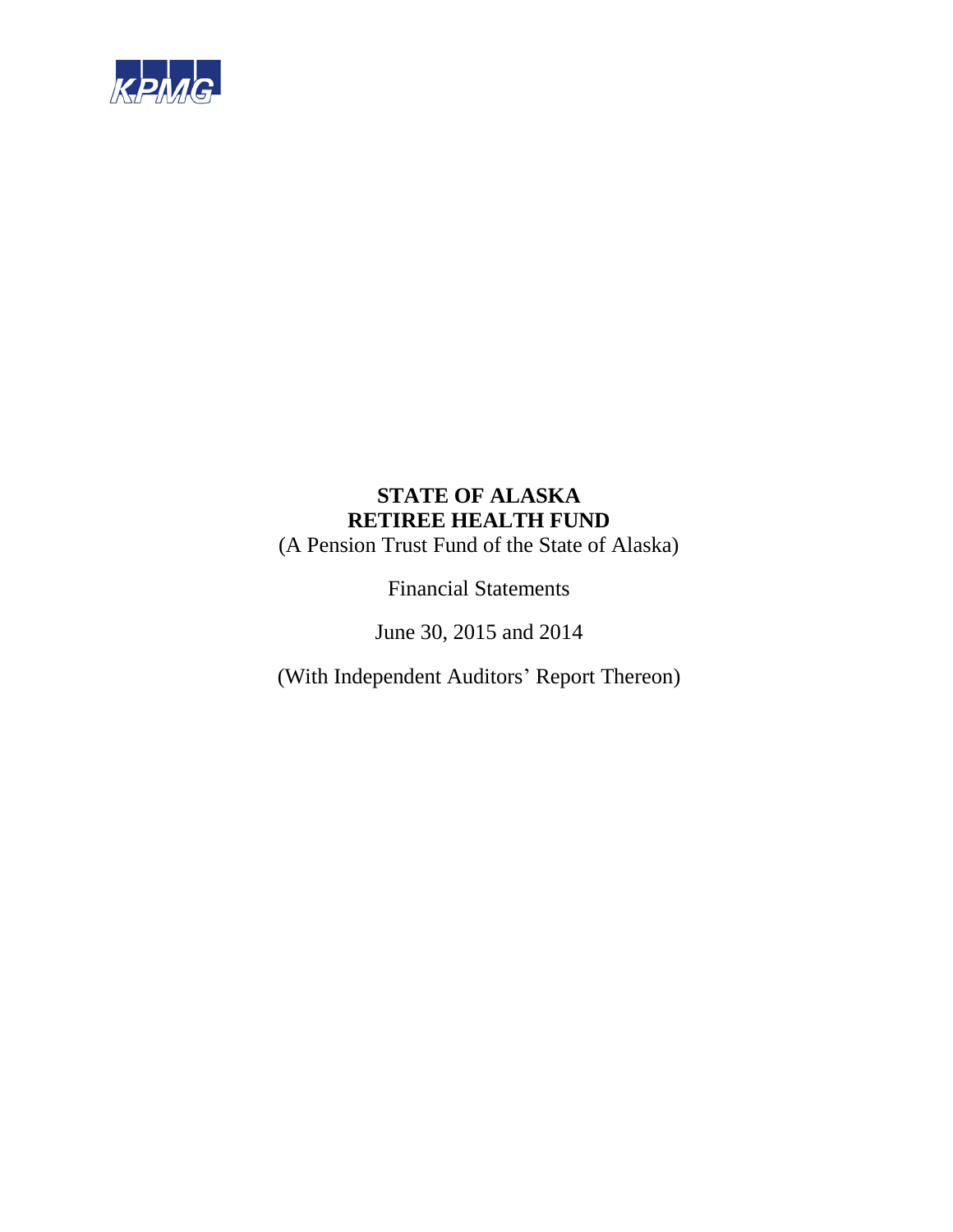(A Pension Trust Fund of the State of Alaska)

## **Table of Contents**

|                                                  | Page(s)   |
|--------------------------------------------------|-----------|
| Independent Auditors' Report                     | $1 - 2$   |
| Management's Discussion and Analysis (Unaudited) | $3 - 8$   |
| <b>Statements of Fiduciary Net Position</b>      | Q         |
| Statements of Changes in Fiduciary Net Position  | 10        |
| <b>Notes to Financial Statements</b>             | $11 - 21$ |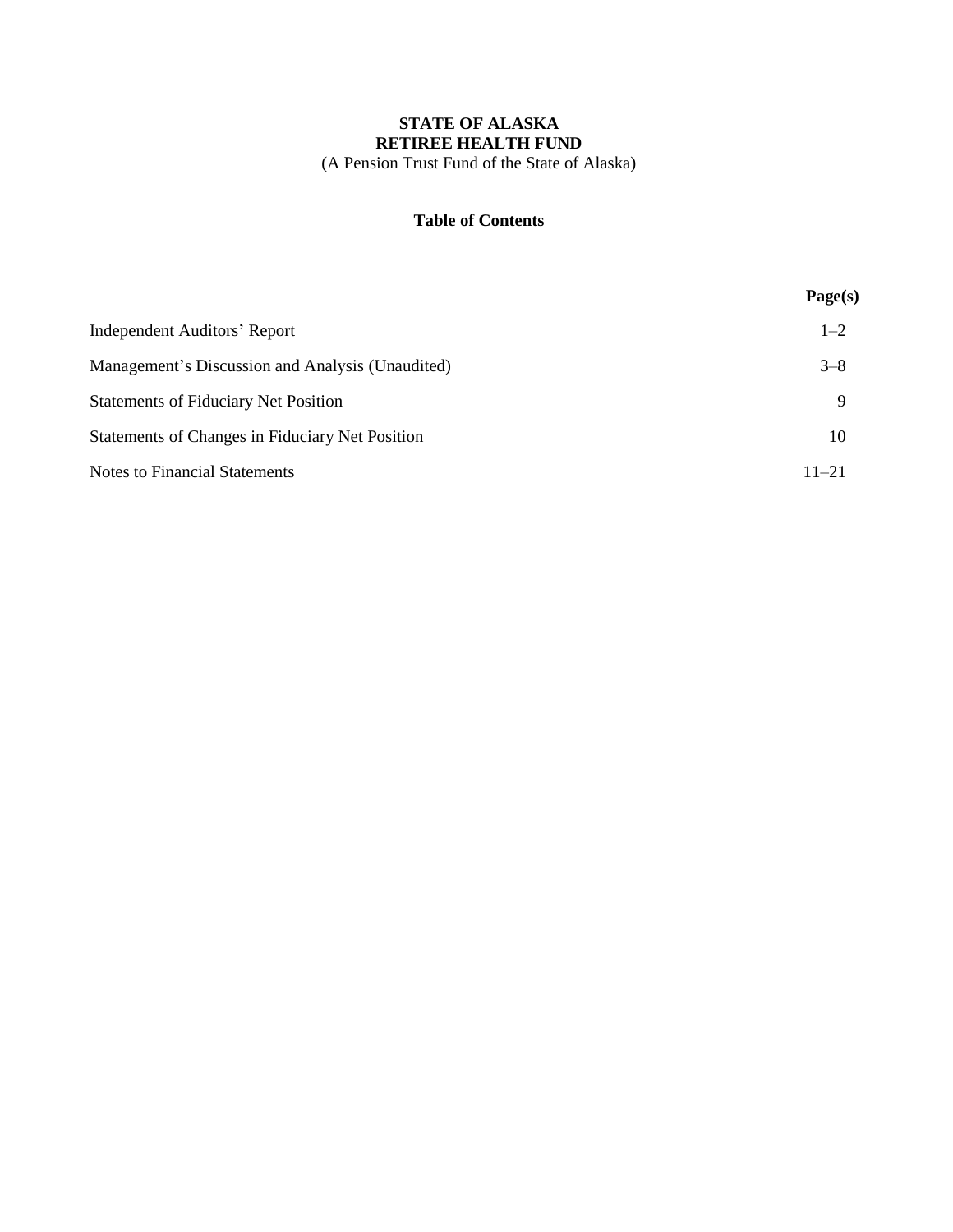

**KPMG LLP**  Suite 600 701 West Eighth Avenue Anchorage, AK 99501

# **Independent Auditors' Report**

The Division of Retirement and Benefits and Members of the Alaska Retirement Management Board State of Alaska Retiree Health Fund:

We have audited the accompanying statements of fiduciary net position of the State of Alaska Retiree Health Fund (the Plan), a pension trust fund of the State of Alaska, as of June 30, 2015 and 2014, and the related statement of changes in fiduciary net position for the years then ended, and the related notes to the financial statements, which collectively comprise the Plan's basic financial statements as listed in the table of contents.

### *Management's Responsibility for the Financial Statements*

Management is responsible for the preparation and fair presentation of these financial statements in accordance with U.S. generally accepted accounting principles; this includes the design, implementation, and maintenance of internal control relevant to the preparation and fair presentation of financial statements that are free from material misstatement, whether due to fraud or error.

### *Auditors' Responsibility*

Our responsibility is to express an opinion on these financial statements based on our audits. We conducted our audits in accordance with auditing standards generally accepted in the United States of America. Those standards require that we plan and perform the audit to obtain reasonable assurance about whether the financial statements are free from material misstatement.

An audit involves performing procedures to obtain audit evidence about the amounts and disclosures in the financial statements. The procedures selected depend on the auditors' judgment, including the assessment of the risks of material misstatement of the financial statements, whether due to fraud or error. In making those risk assessments, the auditor considers internal control relevant to the entity's preparation and fair presentation of the financial statements in order to design audit procedures that are appropriate in the circumstances, but not for the purpose of expressing an opinion on the effectiveness of the entity's internal control. Accordingly, we express no such opinion. An audit also includes evaluating the appropriateness of accounting policies used and the reasonableness of significant accounting estimates made by management, as well as evaluating the overall presentation of the financial statements.

We believe that the audit evidence we have obtained is sufficient and appropriate to provide a basis for our audit opinions.

### *Opinion*

In our opinion, the financial statements referred to above present fairly, in all material respects, the fiduciary net position of the State of Alaska Retiree Health Fund as of June 30, 2015 and 2014, and the changes in fiduciary net position for the years then ended, in accordance with U.S. generally accepted accounting principles.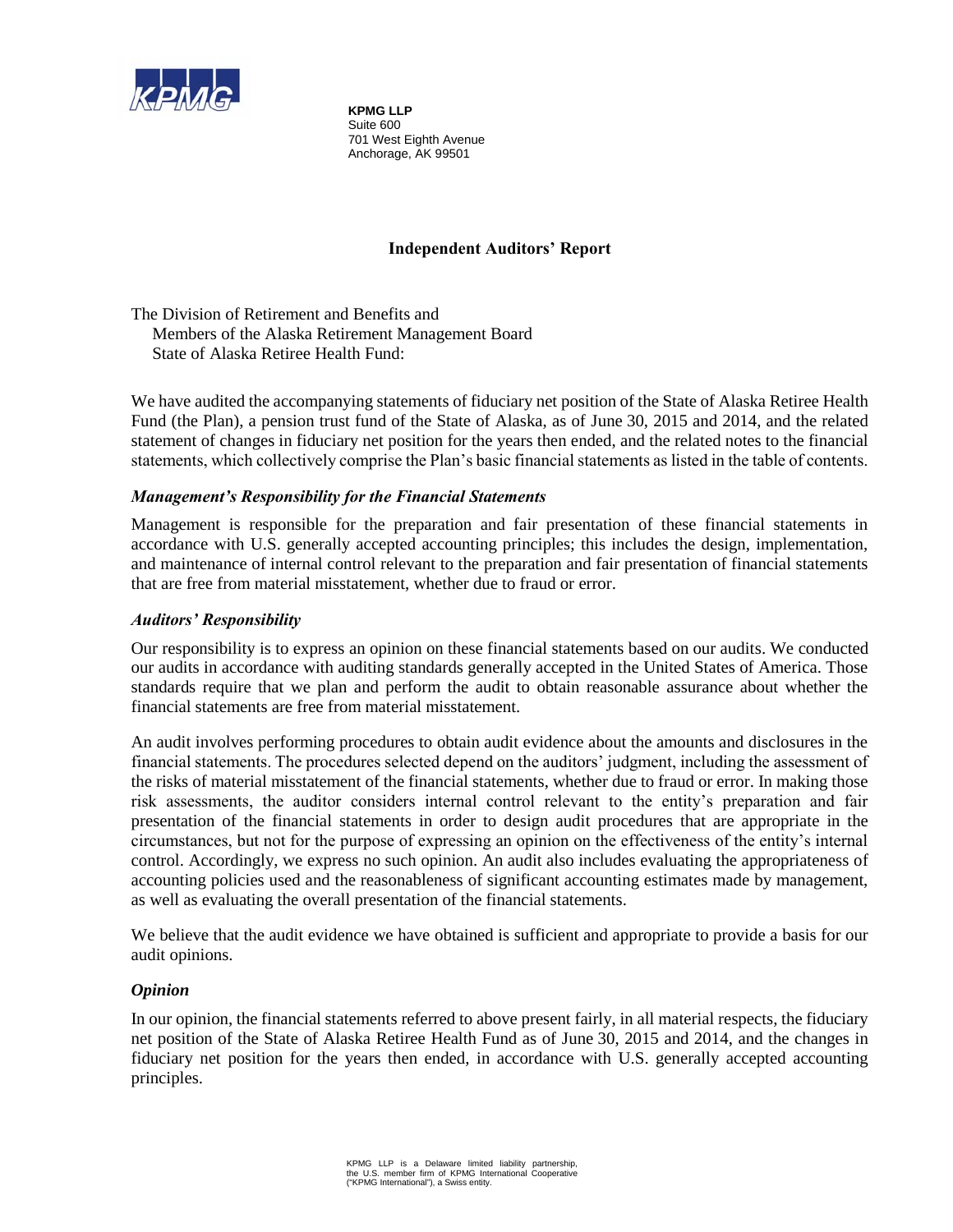

# *Other Matters*

### *Required Supplementary Information*

U.S. generally accepted accounting principles require that the Management's Discussion and Analysis, on pages 3–8, be presented to supplement the basic financial statements. Such information, although not a part of the basic financial statements, is required by the Governmental Accounting Standards Board, who considers it to be an essential part of financial reporting for placing the basic financial statements in an appropriate operational, economic, or historical context. We have applied certain limited procedures to the required supplementary information in accordance with auditing standards generally accepted in the United States of America, which consisted of inquiries of management about the methods of preparing the information and comparing the information for consistency with management's responses to our inquiries, the basic financial statements, and other knowledge we obtained during our audit of the basic financial statements. We do not express an opinion or provide any assurance on the information because the limited procedures do not provide us with sufficient evidence to express an opinion or provide any assurance.



December 8, 2015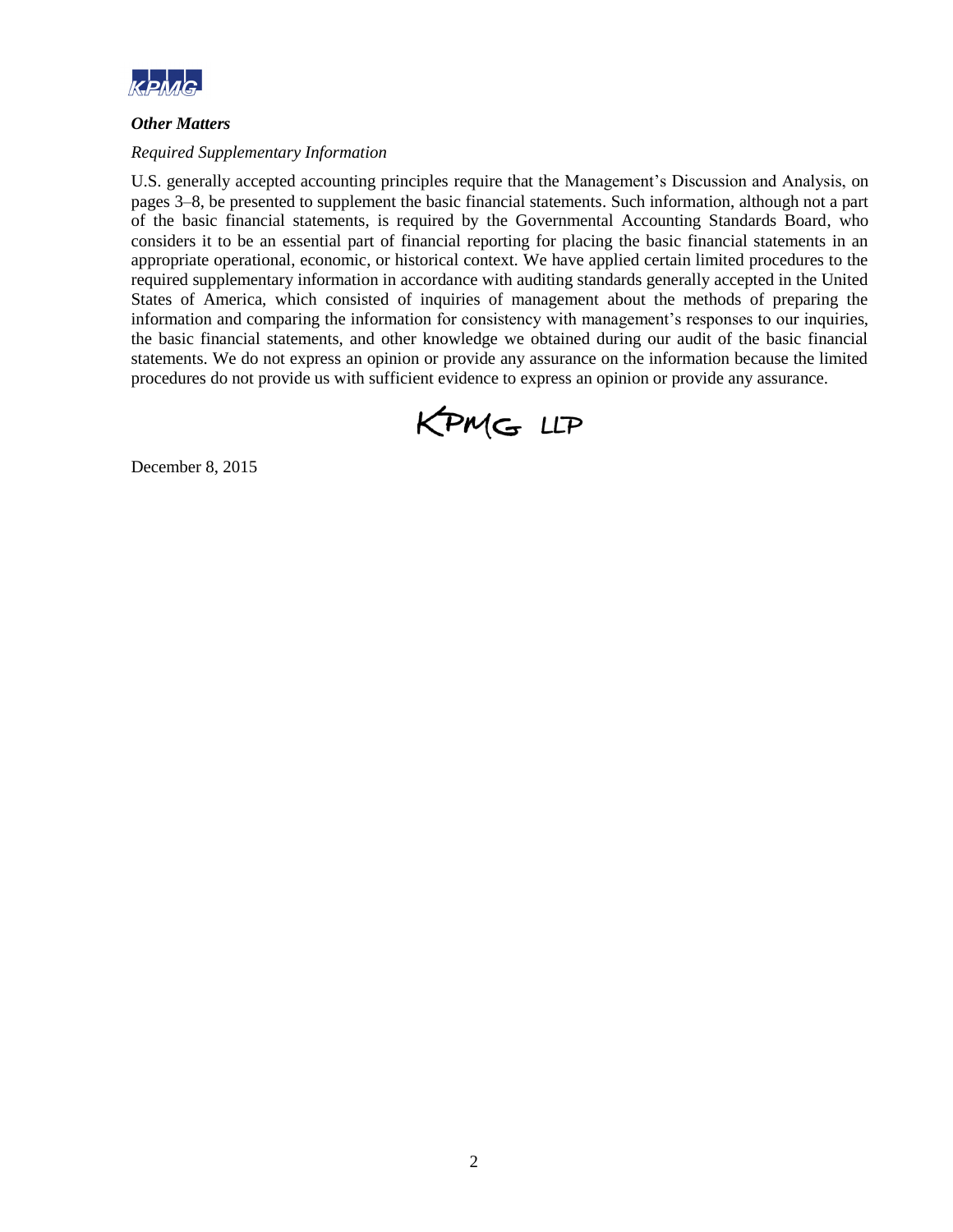(A Pension Trust Fund of the State of Alaska)

Management's Discussion and Analysis (Unaudited)

June 30, 2015 and 2014

This section presents management's discussion and analysis (MD&A) of the Retiree Health Fund's (the Plan) financial condition and performance for the years ended June 30, 2015 and 2014. This section is presented as a narrative overview and analysis. Please read the MD&A in conjunction with the financial statements and notes to financial statements to better understand the financial condition and performance of the Plan during the fiscal years ended June 30, 2015 and 2014. Information for fiscal year 2013 is presented for comparative purposes.

### **Financial Highlights**

The Plan's financial highlights as of June 30, 2015 were as follows:

- The Plan's net position restricted for postemployment healthcare benefits increased by \$21.9 million during fiscal year 2015.
- The Plan's health premiums decreased by \$1.0 million during fiscal year 2015.
- The Plan's net investment income decreased \$25.9 million during fiscal year 2015.
- The Plan's benefit expenses totaled \$54.2 million during fiscal year 2015.

#### **Overview of the Financial Statements**

This discussion and analysis is intended to serve as an introduction to the Plan's financial statements. The Plan's financial statements are composed of three components: (1) statement of fiduciary net position, (2) statement of changes in fiduciary net position, and (3) notes to financial statements.

*Statements of Fiduciary Net Position* – This statement presents information regarding the Plan's assets, liabilities, and resulting net position restricted for postemployment healthcare benefits. This statement reflects the Plan's investments at fair market value, along with cash and short-term investments, receivables, and other assets less liabilities at June 30, 2015 and 2014.

*Statements of Changes in Fiduciary Net Position* – This statement presents how the Plan's net position restricted for postemployment healthcare benefits changed during the fiscal years ended June 30, 2015 and 2014. This statement presents health premiums earned and net investment income during the period. Deductions for postemployment healthcare benefits and operating deductions are also presented.

The above statements represent resources available for investment and payment of benefits as of the fiscal year-end and the sources and uses of those funds during fiscal year 2015 and 2014.

*Notes to Financial Statements* – The notes to financial statements are an integral part of the financial statements and provide additional detailed information and schedules that are essential to a full understanding of the Plan's financial statements.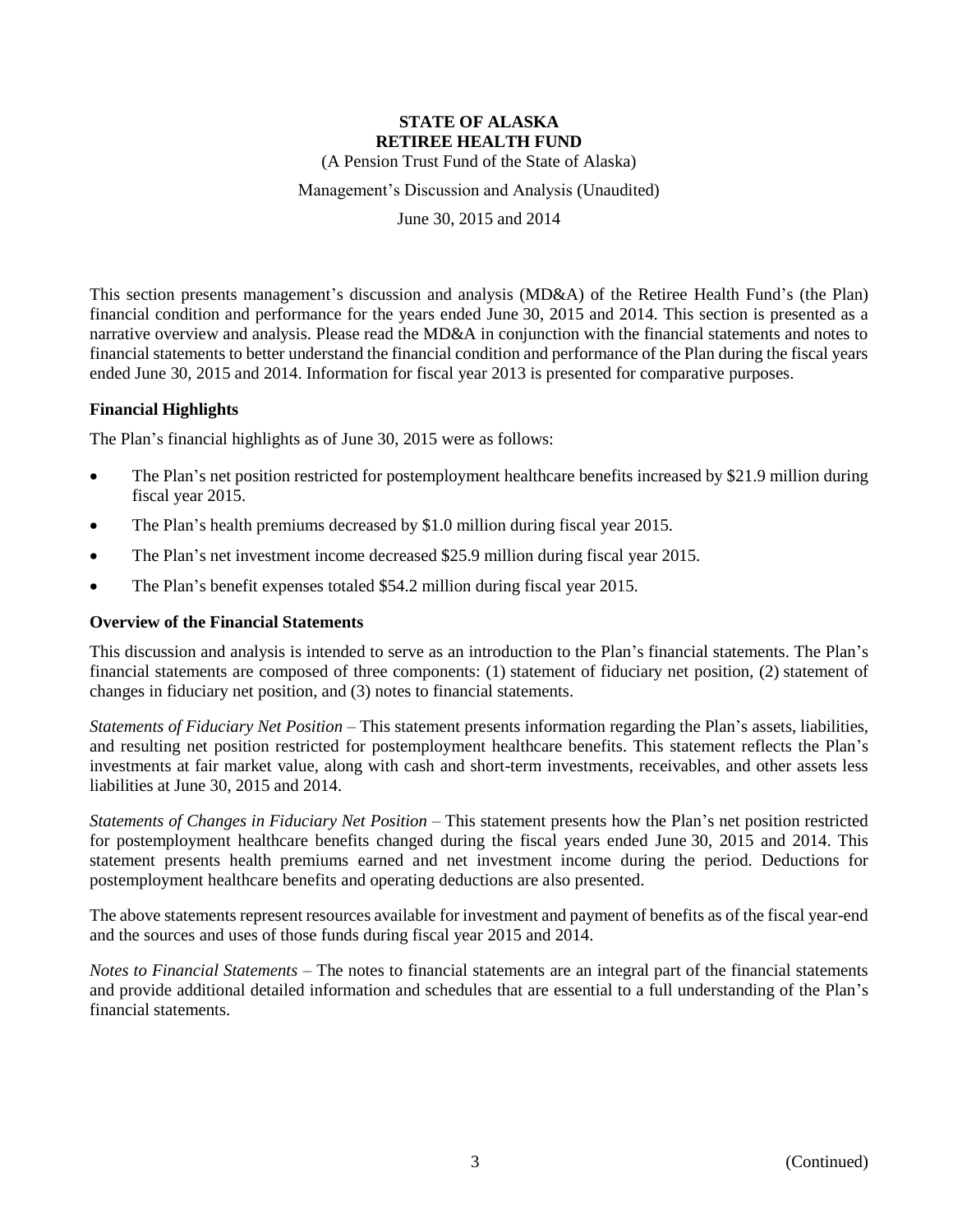(A Pension Trust Fund of the State of Alaska)

# Management's Discussion and Analysis (Unaudited)

June 30, 2015 and 2014

# **Condensed Financial Information**

| <b>Fiduciary Net Position</b>       |    |             |               |                |               |               |  |  |
|-------------------------------------|----|-------------|---------------|----------------|---------------|---------------|--|--|
| <b>Position increase (decrease)</b> |    |             |               |                |               |               |  |  |
| <b>Description</b>                  |    | 2015        | 2014          | Amount         | Percentage    | 2013          |  |  |
| Assets:                             |    |             |               |                |               |               |  |  |
| Cash and cash equivalents           | \$ | 39,150,862  | 103,670,413   | (64, 519, 551) | $(62.2)\%$ \$ | 90,148,884    |  |  |
| Investments, at fair value          |    | 386,508,447 | 293,897,212   | 92,611,235     | 31.5          | 251,648,723   |  |  |
| Other                               |    | 1,654,968   | 1,661,931     | (6,963)        | (0.4)         | 627,712       |  |  |
| Total assets                        |    | 427,314,277 | 399,229,556   | 28,084,721     | 7.0           | 342, 425, 319 |  |  |
| Liabilities:                        |    |             |               |                |               |               |  |  |
| Claims payable                      |    | 30,615,600  | 25,082,000    | 5,533,600      | 22.1          | 20,468,000    |  |  |
| Accrued expenses                    |    | 299,395     | 664,186       | (364,791)      | (54.9)        | 140,361       |  |  |
| Due to other funds                  |    | 1.099.048   | 131,203       | 967.845        | 737.7         | 352,756       |  |  |
| <b>Total liabilities</b>            |    | 32,014,043  | 25,877,389    | 6,136,654      | 23.7          | 20,961,117    |  |  |
| Total net position                  |    | 395,300,234 | 373, 352, 167 | 21,948,067     | 5.9%<br>\$    | 321,464,202   |  |  |

| <b>Changes in Fiduciary Net Position</b> |                                     |               |                |            |              |  |  |
|------------------------------------------|-------------------------------------|---------------|----------------|------------|--------------|--|--|
|                                          | <b>Position increase (decrease)</b> |               |                |            |              |  |  |
| <b>Description</b>                       | 2015                                | 2014          | <b>Amount</b>  | Percentage | 2013         |  |  |
| Net position, beginning of year          | 373, 352, 167                       | 321,464,202   | 51,887,965     | 16.1%<br>S | 286,566,646  |  |  |
| Additions:                               |                                     |               |                |            |              |  |  |
| Healthcare insurance premiums            | 68,053,063                          | 69,066,044    | (1,012,981)    | (1.5)      | 65,369,592   |  |  |
| Medicare retiree drug subsidy            | 219,253                             | 49,179        | 170,074        | 345.8      | 63,629       |  |  |
| Early retiree reinsurance program        |                                     |               |                |            |              |  |  |
| Other income                             | 145,297                             | 72,326        | 72,971         | 100.9      | 1,974        |  |  |
| Net investment income                    | 10,321,878                          | 36,271,014    | (25,949,136)   | (71.5)     | 17,046,187   |  |  |
| Total additions                          | 78,739,491                          | 105,458,563   | (26,719,072)   | (25.3)     | 82,481,382   |  |  |
| Deductions:                              |                                     |               |                |            |              |  |  |
| <b>Benefits</b>                          | 54,199,457                          | 51,669,553    | 2,529,904      | 4.9        | 46, 105, 103 |  |  |
| Administrative                           | 2,591,967                           | 1,901,045     | 690,922        | 36.3       | 1,478,723    |  |  |
| Total deductions                         | 56,791,424                          | 53,570,598    | 3,220,826      | 6.0        | 47,583,826   |  |  |
| Increase in net position                 | 21,948,067                          | 51,887,965    | (29, 939, 898) | (57.7)     | 34,897,556   |  |  |
| Net position, end of year                | 395,300,234                         | 373, 352, 167 | 21,948,067     | 5.9%<br>S  | 321,464,202  |  |  |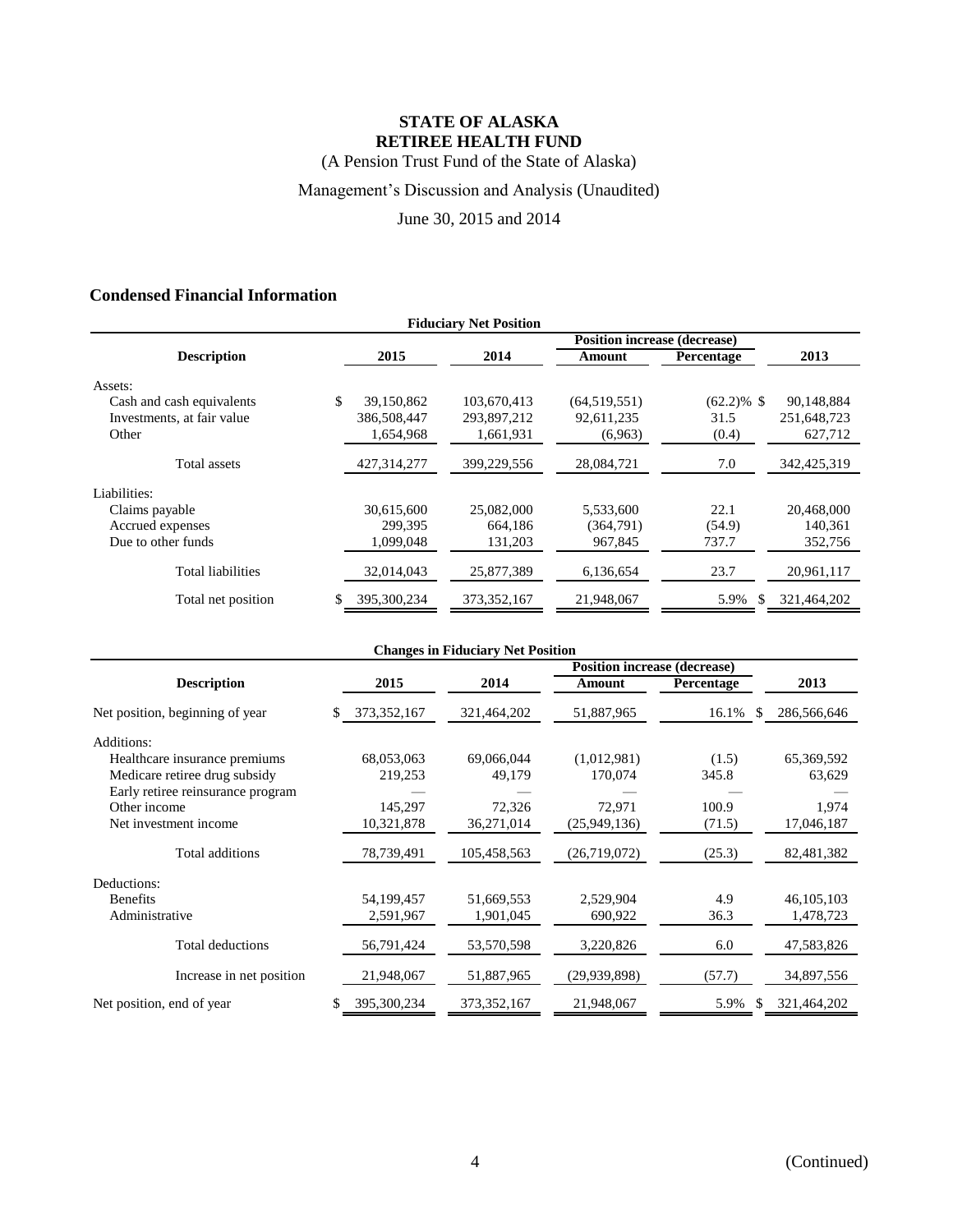(A Pension Trust Fund of the State of Alaska)

Management's Discussion and Analysis (Unaudited)

June 30, 2015 and 2014

#### **Financial Analysis of the Plan**

The statements of fiduciary net position as of June 30, 2015 and 2014 show net position restricted for postemployment healthcare benefits of \$395,300,234 and \$373,352,167, respectively. The entire amount is available to cover the Plan's obligations to pay postemployment healthcare benefits for its members and their beneficiaries. These amounts also represent an increase in total net position restricted for postemployment healthcare benefits of \$21,948,067 or 5.9% over fiscal year 2014 and \$51,887,965 or 16.1% over fiscal year 2013, respectively.

Beginning on July 1, 2007, the Alaska Retiree Healthcare Trust (ARHCT) replaced the major medical fund of the Plan for retired members and beneficiaries covered under Public Employees' Retirement System (PERS), Teachers' Retirement System (TRS), and Judicial Retirement System (JRS). Previously, these Systems had paid a monthly health insurance premium to the Plan. With the creation of the ARHCT, participating PERS, TRS, and JRS employer contributions were deposited directly to the ARHCT replacing the monthly health insurance premiums. Healthcare coverage is still accounted for some retired members, dependents, and beneficiaries in the major medical fund via monthly health insurance premiums. Over the long term, healthcare premiums collected for the Dental, Visual, and Audio (DVA) and Long-Term Care (LTC) funds are expected to cover all claims costs. While healthcare costs decreased overall in fiscal year 2015, it is anticipated that there will continue to be increases in future healthcare costs, and the Plans must continue to accumulate assets to meet current and future claims costs.

The investment of plan assets is a long-term undertaking. On an annual basis, the Commissioner of Revenue reviews the asset allocation policies related to plan assets and adopts an asset allocation strategy to ensure the asset mix will remain at an optimal risk/return level given the Plan's constraints and objectives.

During fiscal years 2015 and 2014, the asset allocation for the major medical fund was 100% Short-Term Fixed Income Fund and the asset allocation for the DVA fund was 100% General Fund and Other Nonsegregated Investments (GeFONSI). The asset allocation for the Long-Term Care fund was as follows:

|                                    | 2015<br><b>Long-Term Care</b> |               |  |
|------------------------------------|-------------------------------|---------------|--|
|                                    |                               |               |  |
|                                    | <b>Allocation</b>             | Range         |  |
| Short-term fixed income pool       | 0.60%                         | $0\% / + 2\%$ |  |
| Broad market fixed income pool     | 61.80                         | $62 \pm 10$   |  |
| International equity               | 12.75                         | $13 \pm 4$    |  |
| Nonretirement domestic equity pool | 24.85                         | $25 \pm 10$   |  |
| Total                              | 100.00%                       |               |  |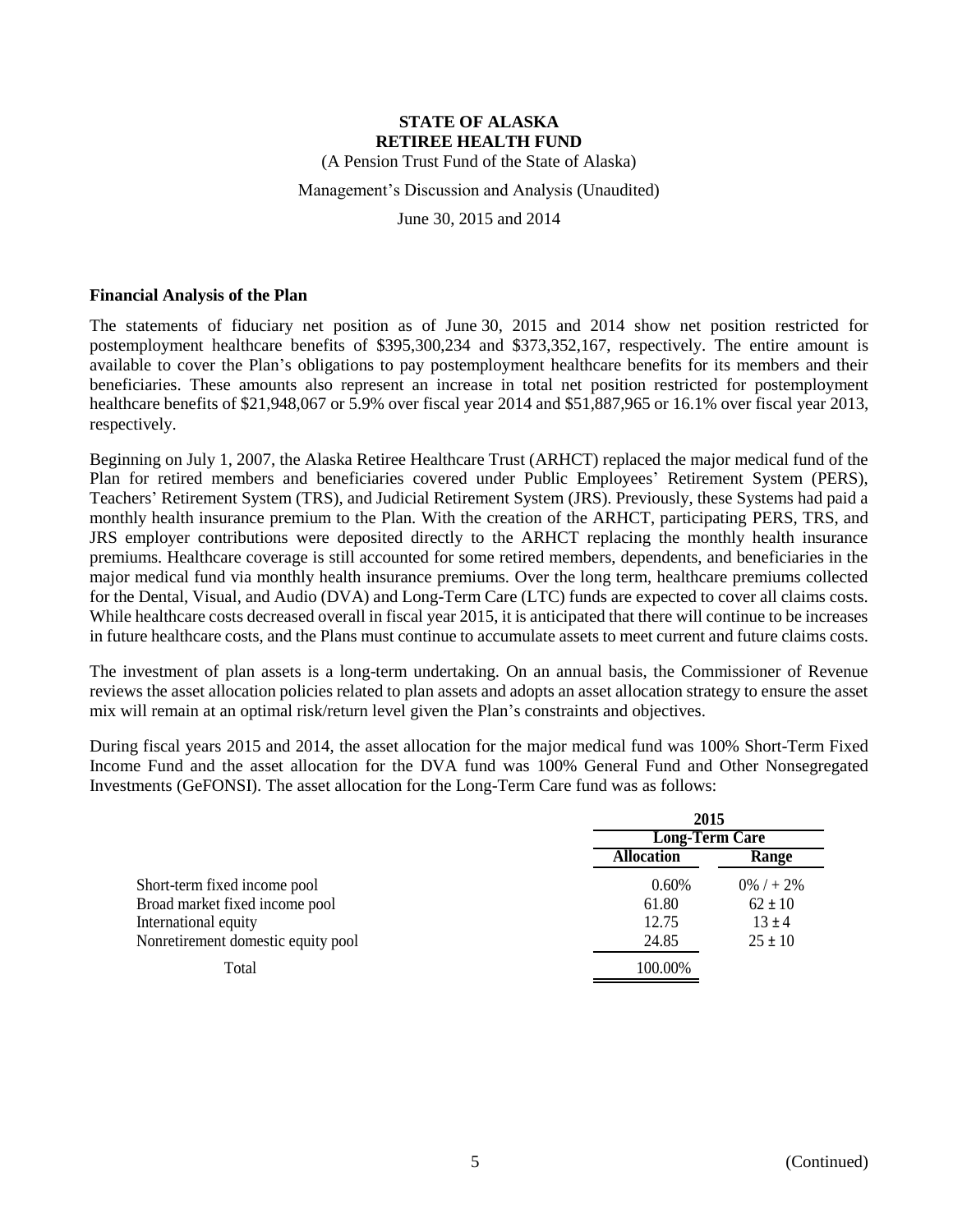(A Pension Trust Fund of the State of Alaska)

#### Management's Discussion and Analysis (Unaudited)

June 30, 2015 and 2014

|                                    | 2014                  |                |  |
|------------------------------------|-----------------------|----------------|--|
|                                    | <b>Long-Term Care</b> |                |  |
|                                    | <b>Allocation</b>     | Range          |  |
| Short-term fixed income pool       | 18.38%                | $18\% \pm 1\%$ |  |
| Broad market fixed income pool     | 27.12                 | $27 \pm 10$    |  |
| International equity               | 14.03                 | $14 \pm 4$     |  |
| Nonretirement domestic equity pool | 40.47                 | $41 \pm 10$    |  |
| Total                              | 100.00%               |                |  |

### **Insurance Premium Calculations**

The overall objective of the Plan is to have sufficient funds to meet claim costs. The insurance premiums are recommended each year by the Division of Retirement and Benefits' (the Division) benefit consultant with the governing body's concurrence and the administrator's approval. Insurance premiums are based on a benefit year. The benefit consultant reviews the historical claims experience and administrative costs and uses that data to estimate trends to develop recommended premiums for the next benefit year.

#### **Healthcare Insurance Premiums and Investment Income**

The additions required to fund postemployment healthcare benefits are accumulated through a combination of employer health insurance premiums, member health insurance premiums, prescription drug rebates, and net investment income.

|                                    | <b>Additions</b> |            |             |                     |               |            |
|------------------------------------|------------------|------------|-------------|---------------------|---------------|------------|
|                                    |                  |            |             | Increase (decrease) |               |            |
|                                    |                  | 2015       | 2014        | Amount              | Percentage    | 2013       |
| Employer health insurance premiums | \$               | 1,816,797  | 1,786,683   | 30.114              | 1.7%<br>-S    | 1,561,825  |
| Member health insurance premiums   |                  | 66,236,266 | 67,279,361  | (1,043,095)         | (1.6)         | 63,807,767 |
| Medicare retiree drug subsidy      |                  | 219,253    | 49.179      | 170,074             | 345.8         | 63,629     |
| Other                              |                  | 145.297    | 72,326      | 72,971              | 100.9         | 1.974      |
| Net investment income              |                  | 10,321,878 | 36.271.014  | (25,949,136)        | (71.5)        | 17,046,187 |
| Total                              |                  | 78,739,491 | 105,458,563 | (26,719,072)        | $(25.3)\%$ \$ | 82,481,382 |

System paid medical premiums were \$1,223 per month per eligible retiree for calendar years 2015, 2014, and 2013.

Other income primarily comprises of reimbursements for retiree prescription medication and prescription drug rebates paid through the third-party administrator (TPA). The Plan was approved for participation in the Medicare Part D retiree drug subsidy (RDS) program starting in calendar year 2006. One of the provisions of Medicare Part D provides sponsors of pension healthcare plans the opportunity to receive a payment, the RDS, if the sponsor's plan provides a prescription drug benefit that is actuarially equivalent to the Medicare Part D benefit. The RDS is equal to 28% of the amount of eligible prescription drug benefit costs of retirees who are eligible for, but not enrolled in, Medicare Part D, by virtue of continuing to be covered by the sponsor's plan.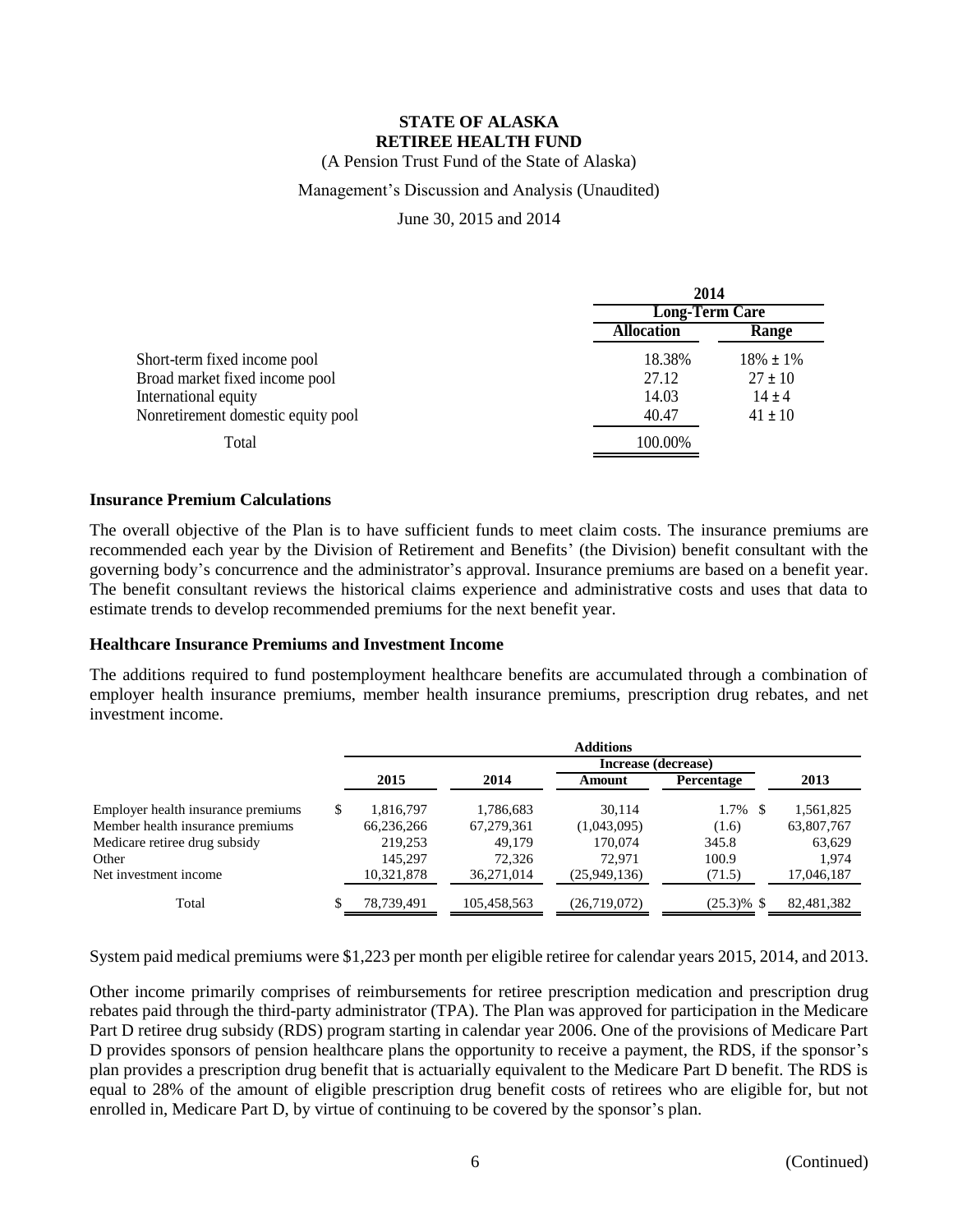(A Pension Trust Fund of the State of Alaska)

Management's Discussion and Analysis (Unaudited)

June 30, 2015 and 2014

The System's net investment income in fiscal year 2015 decreased by \$25,949,136 or 71.5% from amounts recorded in fiscal year 2014 and net investment income in fiscal year 2014 increased by \$19,224,827 or 112.8% from amounts recorded in fiscal year 2013. During fiscal years 2015 and 2014, the System experienced positive returns on investments, though most gains were primarily in the Retiree Health Fund LTC Plan, though returns were significantly below the expected 5.00%.

For fiscal years 2015 and 2014, the Retiree Health Fund Major Medical Plan investments generated 0.30% and 0.26%, respectively, rate of return. The Retiree Health Fund Major Medical Plan annualized rate of return was 0.26% over the last three years and 0.33% over the last five years. The Retiree Health Fund DVA Plan is invested in the GeFONSI. The GeFONSI is an investment pool managed by the State of Alaska Treasury Division in the Department of Revenue. For fiscal years 2015 and 2014, the GeFONSI investments generated 0.45% and 0.57% rate of return, respectively. The GeFONSI annualized rate of return was 0.44% over the last three years and 0.91% over the last five years. For fiscal years 2015 and 2014, the Retiree Health Fund LTC Plan investments generated 2.81% and 11.55% rate of return, respectively. The Retiree Health Fund LTC Plan annualized rate of return was 6.77% over the last three years and 9.04% over the last five years.

### **Benefits and Deductions**

The primary deduction of the Plan is the payment of postemployment healthcare benefits. These benefit costs and the costs of administering the Plan comprise the costs of operation.

|                     | <b>Deductions</b> |            |                     |                   |              |  |
|---------------------|-------------------|------------|---------------------|-------------------|--------------|--|
|                     |                   |            | Increase (decrease) |                   |              |  |
|                     | 2015              | 2014       | Amount              | <b>Percentage</b> | 2013         |  |
| Healthcare benefits | 54, 199, 457      | 51,669,553 | 2,529,904           | 4.9%<br>- \$      | 46, 105, 103 |  |
| Administrative      | 2,591,967         | 1,901,045  | 690.922             | 36.3              | 1,478,723    |  |
| Total               | 56.791.424        | 53,570,598 | 3.220.826           | $6.0\%$           | 47,583,826   |  |

Benefit expense increased by \$2,529,904 or 4.9% and increased by \$5,564,450 or 12.1% from fiscal years 2014 and 2013, respectively. The Plan contracted with two new TPAs in January 2014, both of whom use networks to help reduce healthcare benefit costs. Currently, the Plan is benefiting through the use of networks provided by the TPAs.

The increase in administrative expenses is primarily due to the increase in DVA TPA fees associated with having more than one TPA administering the plan. The Plan's benefit consultants continue to identify and develop premiums necessary to cover claims costs.

### **Funding**

Postemployment healthcare benefits are funded by health insurance premiums received from the remaining participating retirement systems and plan members as well as from income earned on plan investments. Healthcare insurance premiums are recommended each year by the Division's consultant with the governing body's concurrence and the Administrator's approval.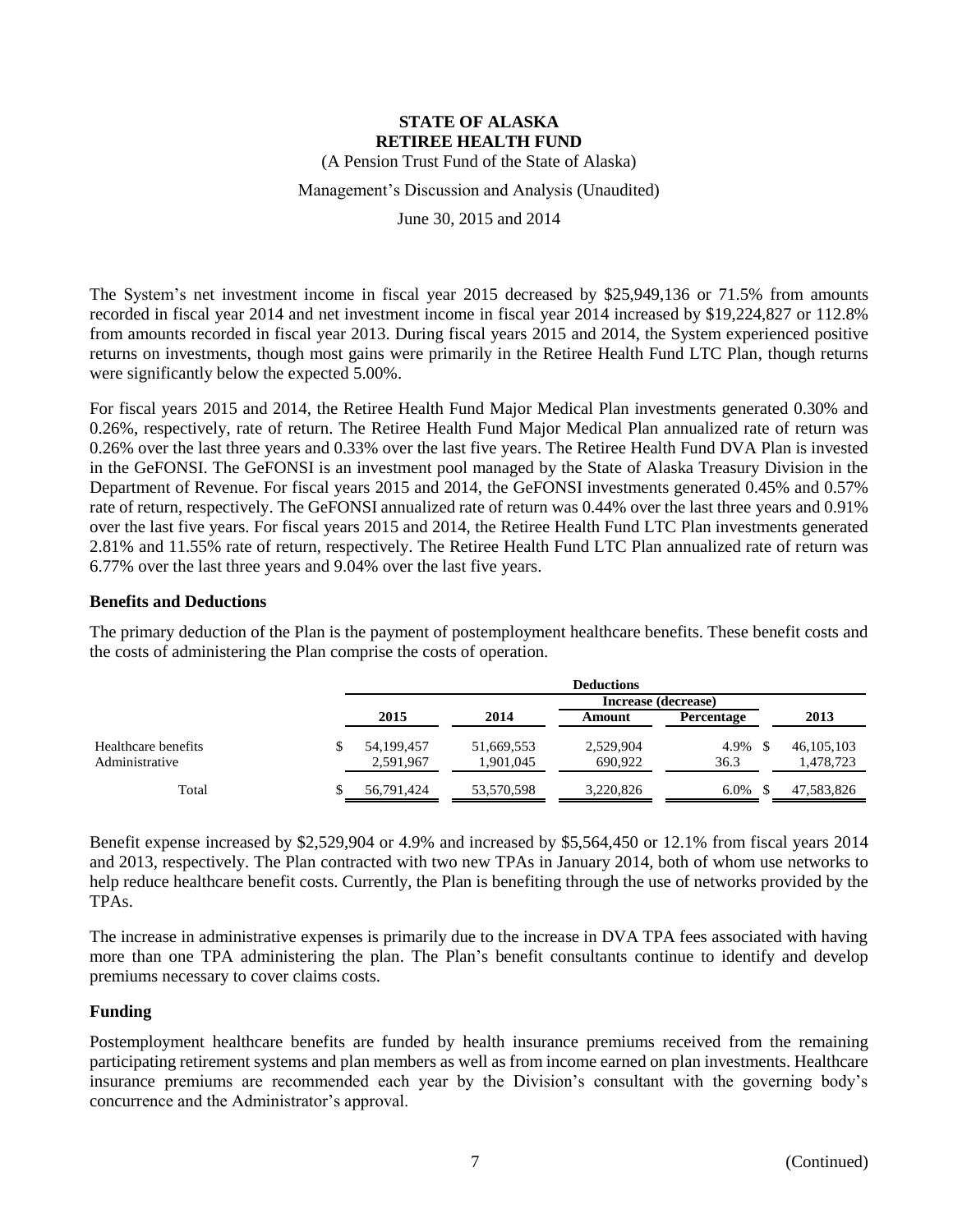(A Pension Trust Fund of the State of Alaska)

Management's Discussion and Analysis (Unaudited)

June 30, 2015 and 2014

### **Economic Conditions, Market Environment, and Results**

The overall objective of the Plan is to have sufficient funds to meet current and future claim costs. The premiums for the major medical and DVA plans are calculated each year based on the anticipated claims and administrative costs for the following year. The benefit consultant reviews the historical claims experience and administrative costs and uses that data to estimate trends to develop premiums. The amount of reserves is considered when setting the premiums. The premiums for the LTC plan have been developed to provide future benefits for the retirees, much like an annuity. The LTC plan will accumulate large reserves to pay future benefits.

#### **Requests for Information**

This financial report is designed to provide a general overview of the Plan's financial condition for all those with interest in the Plan's finances. Questions concerning any of the information provided in this report or requests for additional financial information should be addressed to:

State of Alaska Retiree Health Fund Division of Retirement and Benefits, Finance Section P.O. Box 110203 Juneau, Alaska 99811-0203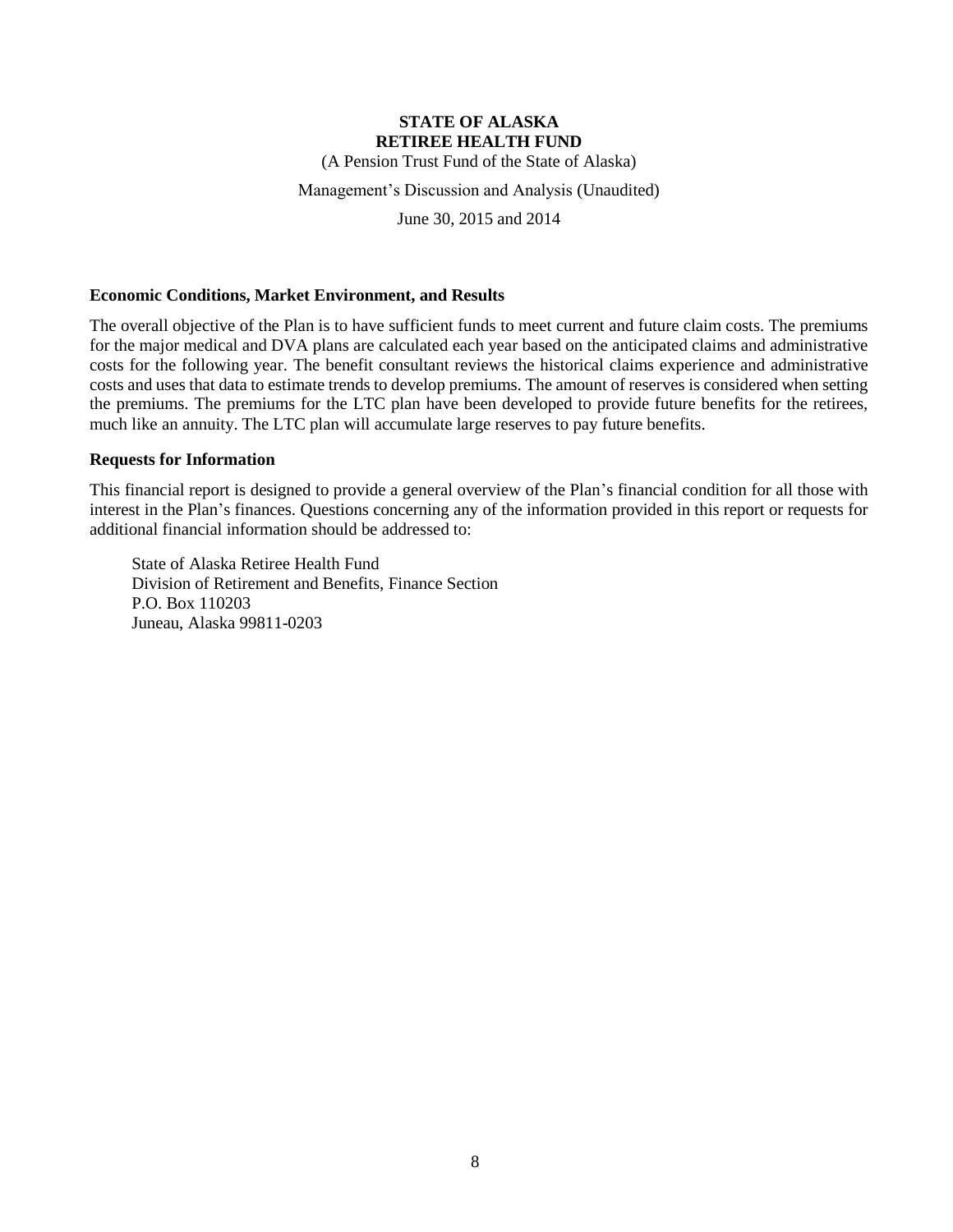(A Pension Trust Fund of the State of Alaska)

Statements of Fiduciary Net Position

#### June 30, 2015 and 2014

|                                                                                                                                          | 2015                                 |                                          |                                          |                                             | 2014                           |                                 |                                         |                                         |
|------------------------------------------------------------------------------------------------------------------------------------------|--------------------------------------|------------------------------------------|------------------------------------------|---------------------------------------------|--------------------------------|---------------------------------|-----------------------------------------|-----------------------------------------|
|                                                                                                                                          | <b>Major</b><br>medical              | Dental, visual,<br>and audio             | Long-term<br>care                        | <b>Total</b>                                | <b>Major</b><br>medical        | Dental, visual,<br>and audio    | Long-term<br>care                       | <b>Total</b>                            |
| Assets:<br>Cash and cash equivalents (note 3):<br>Investment in State of Alaska General Fund<br>and other nonsegregated investments pool | $\mathbb{S}$                         | 22,232,978                               |                                          | 22,232,978                                  |                                | 23,230,126                      |                                         | 23,230,126                              |
| Short-term fixed income pool                                                                                                             | 14,596,592                           |                                          | 2,321,292                                | 16,917,884                                  | 14,275,693                     |                                 | 66,164,594                              | 80,440,287                              |
| Total cash and cash equivalents                                                                                                          | 14,596,592                           | 22,232,978                               | 2,321,292                                | 39,150,862                                  | 14,275,693                     | 23,230,126                      | 66,164,594                              | 103,670,413                             |
| Investments (notes 3 and 4):<br>Broad market fixed income pool<br>Domestic equity pool<br>International equity pools                     |                                      | $\overline{\phantom{a}}$                 | 240.324.449<br>96.610.908<br>49,573,090  | 240.324.449<br>96,610,908<br>49,573,090     |                                |                                 | 145.731.647<br>97.664.442<br>50,501,123 | 145,731,647<br>97.664.442<br>50,501,123 |
| Total investments                                                                                                                        |                                      |                                          | 386,508,447                              | 386,508,447                                 |                                |                                 | 293,897,212                             | 293,897,212                             |
| Other:<br>Premiums receivable<br>Interest and dividends receivable<br>Due from State of Alaska General Fund<br>Other assets              | 3,386<br>137,403<br>14,863           | 176,828<br>1,244,305                     | 267<br>62,277<br>15,639                  | 3,653<br>376,508<br>1,274,807               | 9<br>2,094<br>95,822<br>37,449 | 88<br>1,470,018                 | 12<br>9,522<br>46,917                   | 109<br>11,616<br>95.822<br>1,554,384    |
| Total other                                                                                                                              | 155,652                              | 1,421,133                                | 78,183                                   | 1,654,968                                   | 135,374                        | 1,470,106                       | 56,451                                  | 1,661,931                               |
| Total assets                                                                                                                             | 14,752,244                           | 23,654,111                               | 388,907,922                              | 427,314,277                                 | 14.411.067                     | 24,700,232                      | 360,118,257                             | 399,229,556                             |
| Liabilities:<br>Claims payable (note 5)<br>Accrued expenses<br>Due to State of Alaska General Fund<br>Due to retirement systems          | 85,000<br>5,953<br>$\hspace{0.05cm}$ | 3,900,600<br>228,799<br>181,869<br>1,566 | 26,630,000<br>64,643<br>914,510<br>1,103 | 30,615,600<br>299,395<br>1,096,379<br>2,669 | 165,000<br>5,167<br>—          | 3,301,000<br>619,169<br>125,448 | 21,616,000<br>39,850<br>5,755           | 25,082,000<br>664,186<br>131,203        |
| <b>Total liabilities</b>                                                                                                                 | 90,953                               | 4,312,834                                | 27,610,256                               | 32,014,043                                  | 170,167                        | 4,045,617                       | 21,661,605                              | 25,877,389                              |
| Net position restricted<br>for postemployment<br>healthcare benefits                                                                     | 14,661,291<br>\$.                    | 19,341,277                               | 361,297,666                              | 395,300,234                                 | 14,240,900                     | 20,654,615                      | 338,456,652                             | 373, 352, 167                           |

See accompanying notes to financial statements.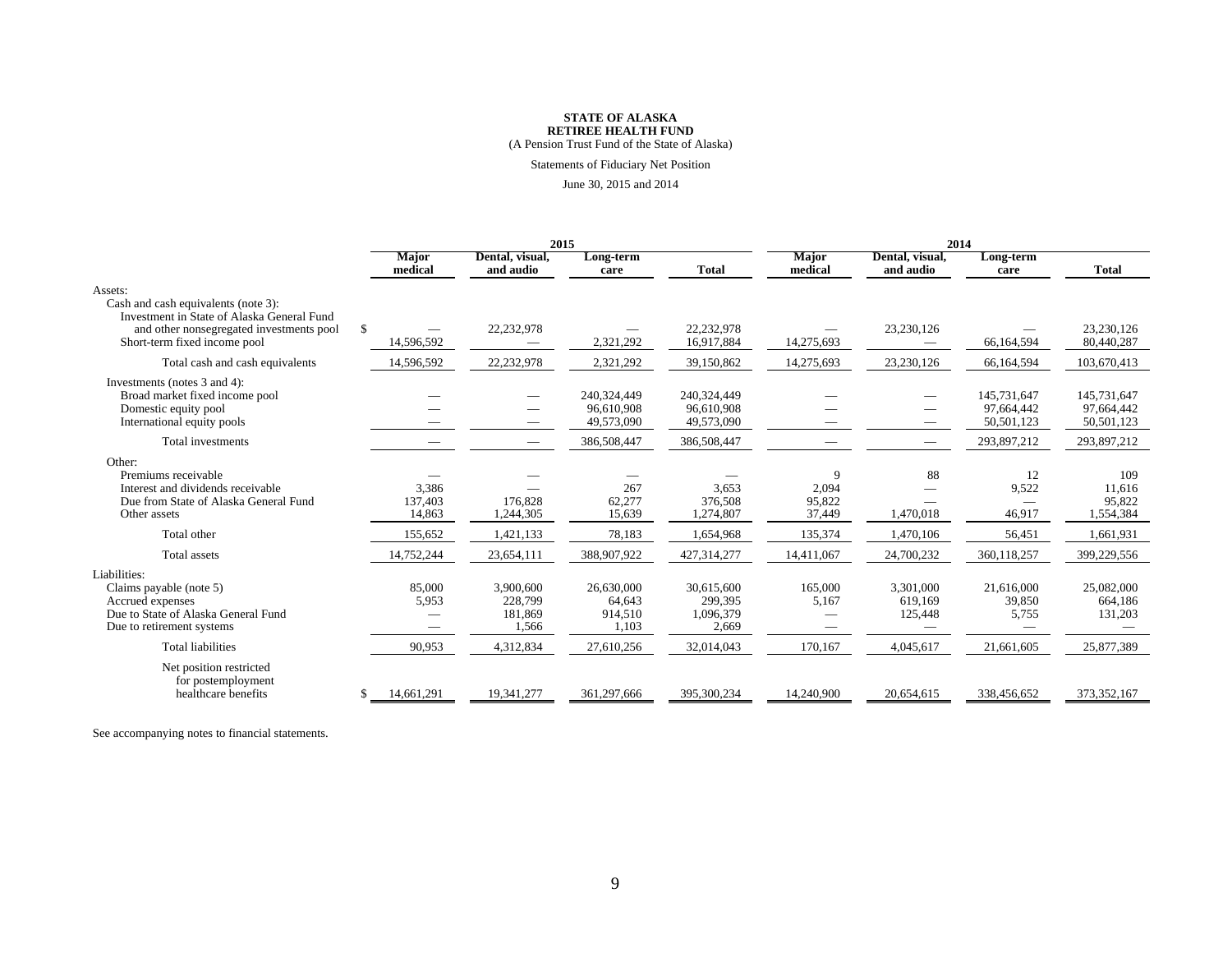(A Pension Trust Fund of the State of Alaska)

#### Statements of Changes in Fiduciary Net Position

#### Years ended June 30, 2015 and 2014

|                                                                                                       | 2015          |                         |                              |                                   | 2014                              |                                              |                              |                                      |                                      |
|-------------------------------------------------------------------------------------------------------|---------------|-------------------------|------------------------------|-----------------------------------|-----------------------------------|----------------------------------------------|------------------------------|--------------------------------------|--------------------------------------|
|                                                                                                       |               | <b>Major</b><br>medical | Dental, visual,<br>and audio | Long-term<br>care                 | <b>Total</b>                      | <b>Major</b><br>medical                      | Dental, visual,<br>and audio | Long-term<br>care                    | <b>Total</b>                         |
| Additions:<br>Contributions:                                                                          |               |                         |                              |                                   |                                   |                                              |                              |                                      |                                      |
| Employer health insurance premiums<br>Member health insurance premiums                                | <sup>\$</sup> | 1.816.797<br>933,547    | 37.834.216                   | 27,468,503                        | 1.816.797<br>66,236,266           | 1.786.683<br>989,270                         | 40.531.222                   | 25,758,869                           | 1.786.683<br>67,279,361              |
| Total contributions                                                                                   |               | 2,750,344               | 37,834,216                   | 27,468,503                        | 68,053,063                        | 2,775,953                                    | 40,531,222                   | 25,758,869                           | 69,066,044                           |
| Medicare retiree drug subsidy (note 6)                                                                |               | 219,253                 |                              |                                   | 219,253                           | 49,179                                       |                              |                                      | 49,179                               |
| Investment income:<br>Net appreciation in fair value<br>Interest<br>Dividends                         |               | 41,688                  | 101,090                      | 3,548,447<br>6,233,462<br>489,594 | 3.590.135<br>6,334,552<br>489,594 | 37,368<br>$\overline{\phantom{0}}$<br>$\sim$ | 121,459<br>$\frac{1}{2}$     | 30,711,830<br>3,586,738<br>1,902,559 | 30,749,198<br>3.708.197<br>1,902,559 |
| Total investment income                                                                               |               | 41.688                  | 101,090                      | 10,271,503                        | 10,414,281                        | 37,368                                       | 121,459                      | 36,201,127                           | 36,359,954                           |
| Less investment expense                                                                               |               | 2,451                   |                              | 89,952                            | 92,403                            | 2,106                                        |                              | 86,834                               | 88,940                               |
| Net investment income                                                                                 |               | 39,237                  | 101,090                      | 10,181,551                        | 10,321,878                        | 35,262                                       | 121,459                      | 36,114,293                           | 36,271,014                           |
| Other income                                                                                          |               | 136,302                 | 4,234                        | 4,761                             | 145,297                           | 70,378                                       | 1,688                        | 260                                  | 72,326                               |
| Total additions                                                                                       |               | 3,145,136               | 37,939,540                   | 37,654,815                        | 78,739,491                        | 2,930,772                                    | 40,654,369                   | 61,873,422                           | 105,458,563                          |
| Deductions:<br>Benefits (note 5)<br>Administrative                                                    |               | 2,599,979<br>124,766    | 37,195,096<br>2,057,782      | 14,404,382<br>409,419             | 54,199,457<br>2,591,967           | 2,237,072<br>81,240                          | 36,632,470<br>1,506,277      | 12,800,011<br>313,528                | 51,669,553<br>1,901,045              |
| Total deductions                                                                                      |               | 2,724,745               | 39,252,878                   | 14,813,801                        | 56,791,424                        | 2,318,312                                    | 38,138,747                   | 13,113,539                           | 53,570,598                           |
| Net change in fiduciary net position                                                                  |               | 420,391                 | (1,313,338)                  | 22,841,014                        | 21,948,067                        | 612,460                                      | 2,515,622                    | 48,759,883                           | 51,887,965                           |
| Net position restricted for postemployment<br>healthcare benefits:<br>Net position, beginning of year |               | 14,240,900              | 20,654,615                   | 338,456,652                       | 373, 352, 167                     | 13,628,440                                   | 18,138,993                   | 289,696,769                          | 321,464,202                          |
| Net position, end of year                                                                             |               | 14,661,291              | 19,341,277                   | 361,297,666                       | 395,300,234                       | 14,240,900                                   | 20,654,615                   | 338,456,652                          | 373, 352, 167                        |

See accompanying notes to financial statements.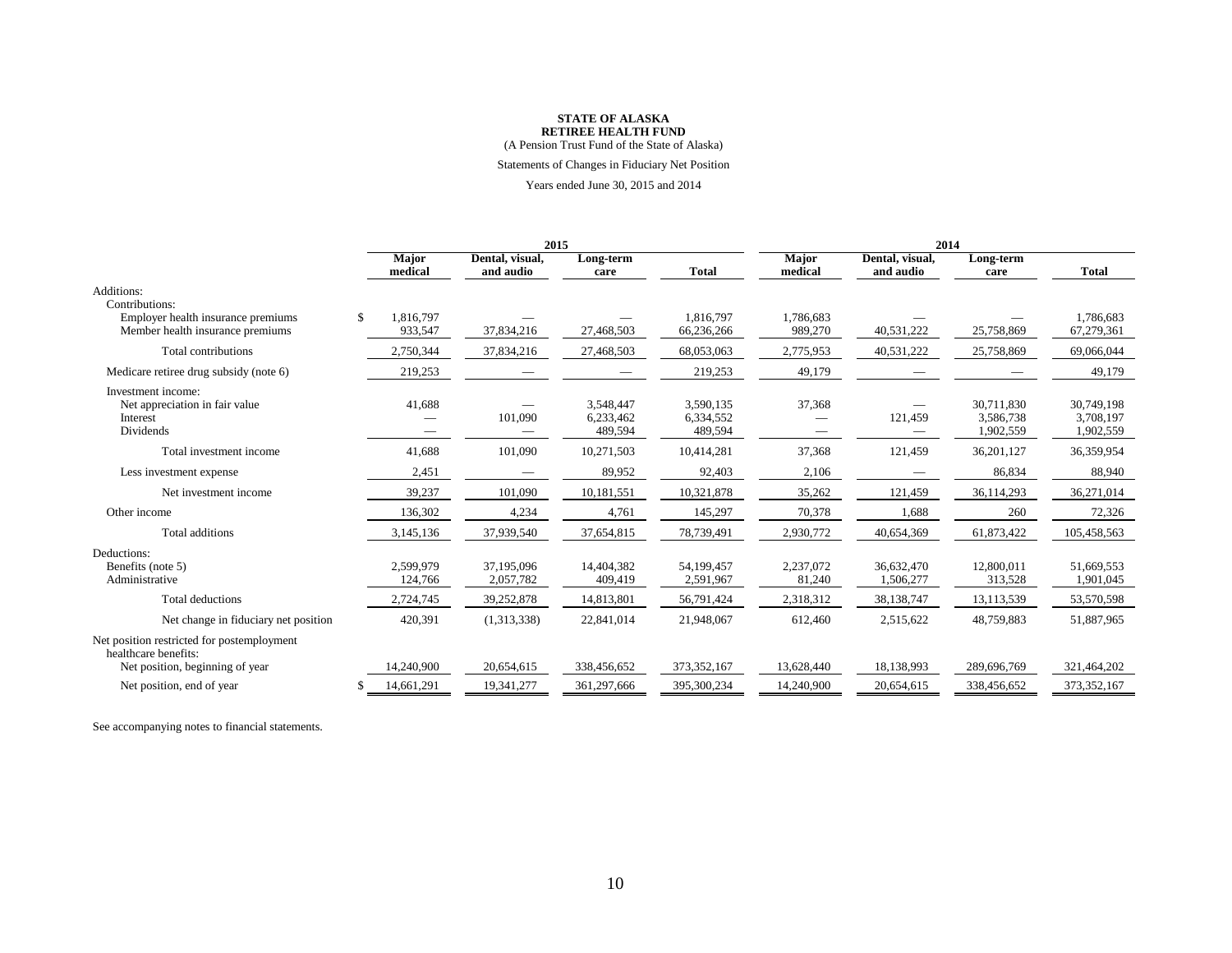(A Pension Trust Fund of the State of Alaska)

Notes to Financial Statements

June 30, 2015 and 2014

### **(1) Description**

The following brief description of the State of Alaska Retiree Health Fund (the Plan), a pension trust fund of the State of Alaska (the State), is provided for general information purposes only. Participants should refer to the Retiree Group Insurance Information Booklet for more complete information.

### *General*

The Plan was established to provide self-insured healthcare benefits to retirees of the Public Employees' Retirement System, Teachers' Retirement System, Judicial Retirement System, and Elected Public Officers Retirement System (collectively referred to as the Retirement Systems) beginning July 1, 1997. The Plan is a pension trust fund of the State financial reporting entity and is included as such in the State's comprehensive annual financial report. As of June 30, 2015 and 2014, there were 39,733 and 38,627 retirees, respectively, excluding dependents, covered by the Plan.

Prior to July 1, 1997, healthcare benefits for retirees were fully insured through the payment of premiums to an insurance company.

### *Benefits*

The Plan offers major medical, voluntary dental, visual, and audio (DVA) and voluntary long-term care (LTC) benefits to eligible benefit recipients of the Retirement Systems and their dependents.

### *Medical*

The Plan provides medical benefits to qualified benefit recipients of the Retirement Systems. The State pays the medical premiums for benefit recipients of the Elected Public Officers Retirement System, for benefit recipients of the Marine Engineers Beneficial Association who retired from the State after July 1, 1986 and for benefit recipients of the NorthWest Marine Trust who retired from the State before July 1, 1984.

The following benefit recipients must elect coverage and pay a premium:

- Benefit recipients of the Public Employees' Retirement System (PERS) first hired under the PERS on or after July 1, 1986, who are under age 60, are not receiving a disability benefit, and had less than 25 years of peace officer/firefighter service or less than 30 years of other service.
- Benefit recipients of the Teachers' Retirement System (TRS) first hired under the TRS on or after July 1, 1990, who are under age 60, are not receiving a disability benefit, and had less than 25 years of service.
- Benefit recipients of the PERS first hired under the PERS on or after July 1, 1996, who are age 60 or older and do not have at least 10 years of credited service.
- Alternate payees under a Qualified Domestic Relations Order (QDRO).

Beginning July 1, 2007, the Alaska Retiree Healthcare Trust (ARHCT), a healthcare trust fund of the State, was established. The ARHCT is self-funded and provides major medical coverage to retirees of the Plan. The Plan retains the risk of loss of allowable claims for eligible members. The ARHCT began paying member healthcare claims on March 1, 2008. Prior to that, healthcare claims were paid for by the Plan.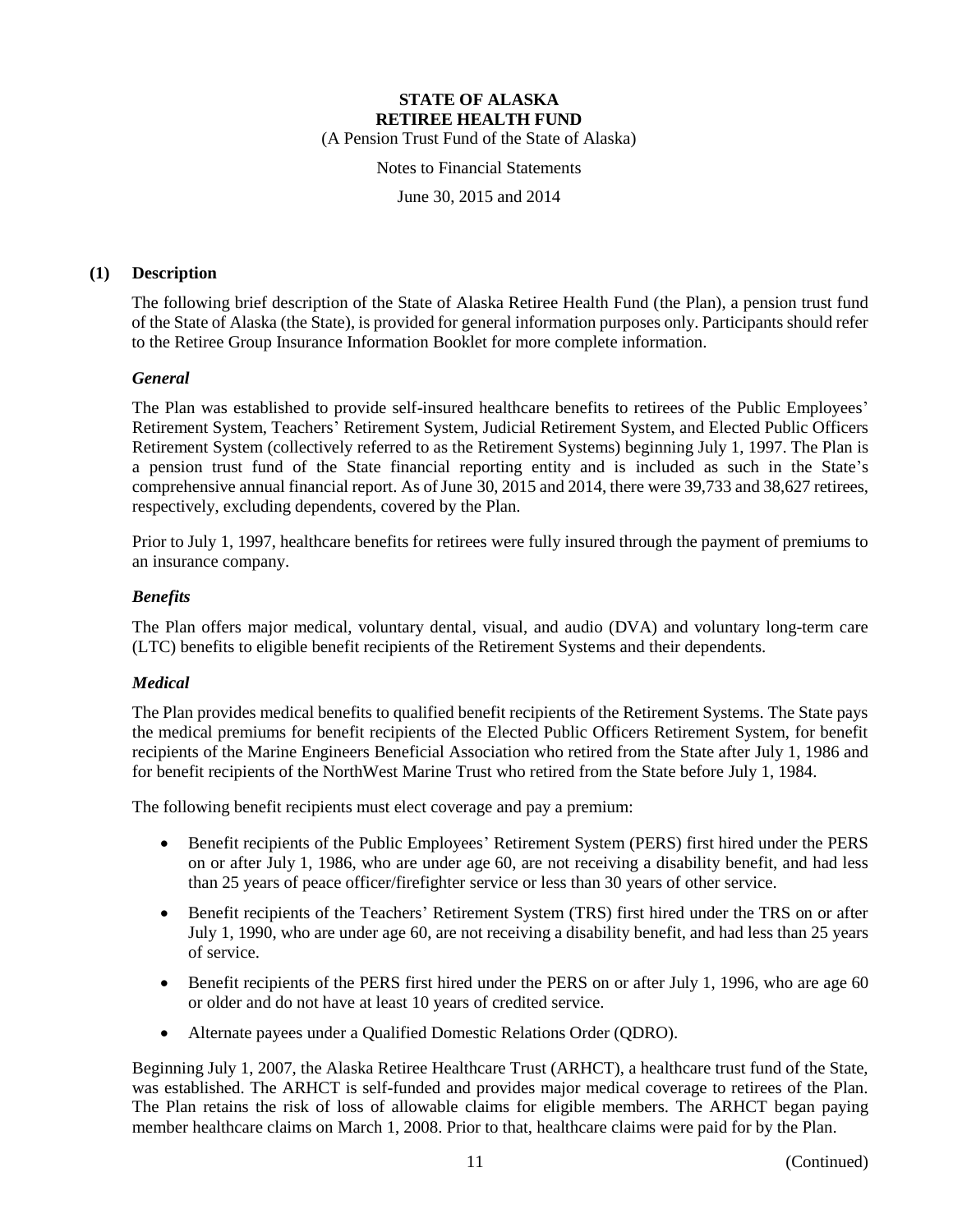(A Pension Trust Fund of the State of Alaska)

Notes to Financial Statements

June 30, 2015 and 2014

### *Voluntary DVA and LTC*

Individuals receiving benefits from one of the Retirement Systems, excluding alternate payees under a QDRO, may elect coverage for themselves and their eligible dependents. If coverage is elected, the premiums are paid by deductions from retirement checks.

### **(2) Summary of Significant Accounting Policies**

#### *Basis of Accounting*

The Plan's financial statements are prepared using the economic resources measurement focus and the accrual basis of accounting. Insurance premiums are recognized in the period in which they are due. Benefits are recognized when due and payable.

### *Use of Estimates*

The preparation of financial statements in conformity with U.S. generally accepted accounting principles requires management to make estimates and assumptions that affect the reported amounts of assets and liabilities and disclosure of contingent assets and liabilities at the date of the financial statements and the reported amounts of additions and deductions during the reporting period. Actual results could differ from those estimates.

#### *Investments*

The Department of Revenue, Treasury Division (Treasury) has created a pooled environment by which it manages the investments the Commissioner has fiduciary responsibility for. Actual investing is performed by investment officers in the State's Department of Revenue, Treasury Division, or by contracted external investment managers. The Fund invests in the State's internally managed General Fund and Other Nonsegregated Investments (GeFONSI), Short-term Fixed Income Pools, and Broad Market Fixed Income Pools. GeFONSI consists of investments in the Short-Term Fixed Income Pool, the Short-Term Liquidity Fixed Income Pool, and the Intermediate-term Fixed Income Pool. The complete financial activity of the funds is shown in the Comprehensive Annual Financial Report available from the Department of Administration, Division of Finance.

#### *Valuation and Income Allocation*

Assets in the pools are reported at fair value. Investment purchases and sales are recorded on a trade-date basis. Securities are valued each business day using prices obtained from a pricing service.

The accrual basis of accounting is used for investment income and GeFONSI investment income is distributed to pool participants monthly if prescribed by statute or if appropriated by state legislature. Income in the Short-Term, Short-Term Liquidity, Intermediate-Term, and Broad Market Fixed Income Pools as well as the International Equity Pool is allocated to pool participants daily on a pro rata basis. Domestic Equity income is credited and allocated in accordance with the participants pro rata share of the fund when received.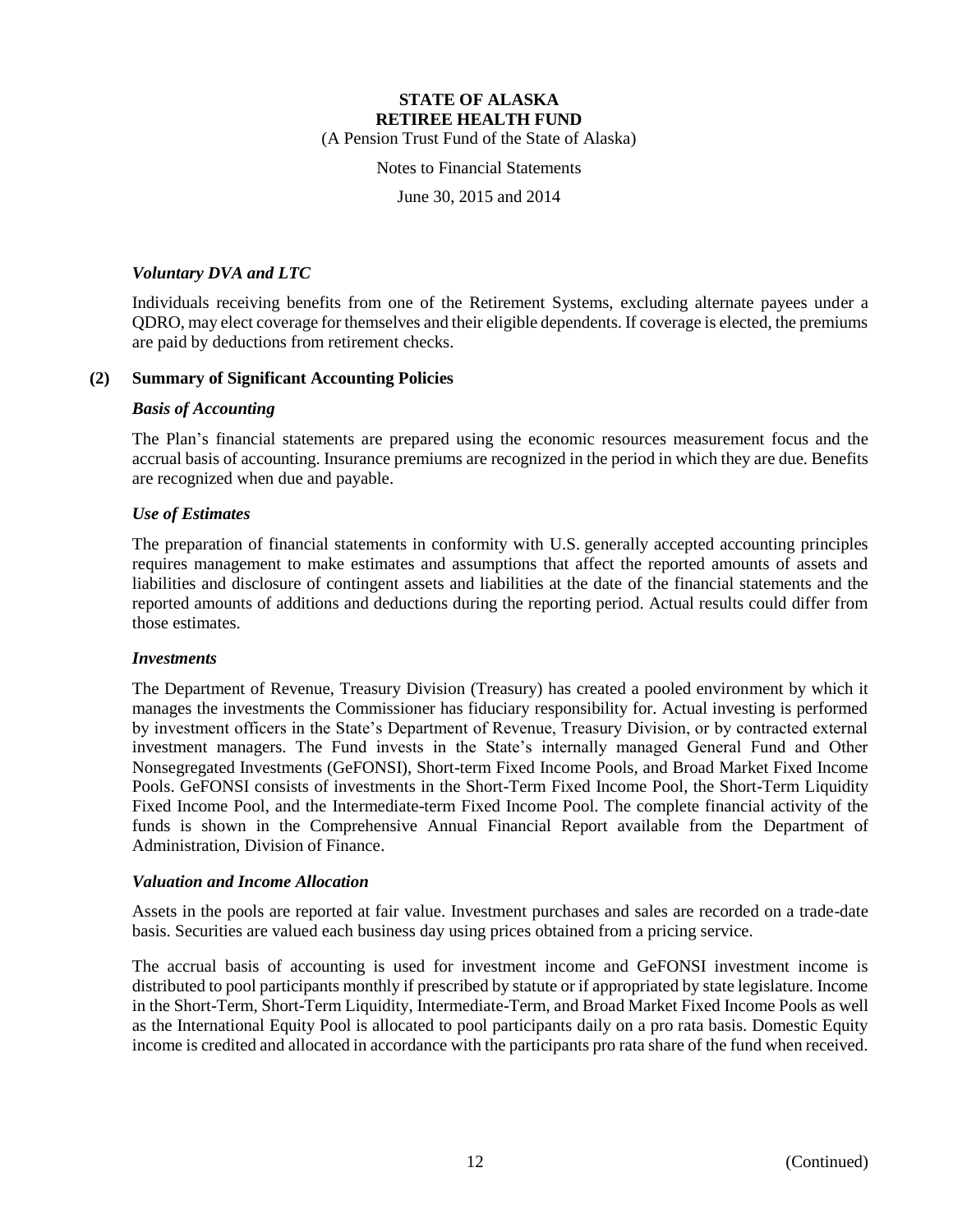(A Pension Trust Fund of the State of Alaska)

Notes to Financial Statements

June 30, 2015 and 2014

#### *Administration*

The Plan is administered by the State's Division of Retirement and Benefits (the Division). The Division utilizes the services of claims administrators, HealthSmart Benefit Solutions (HealthSmart), Aetna, Moda Health, and Pay Flex to process all medical, dental, and prescription drug claims. Some of the managed-care vision benefits provided by the Plan are administered by Vision Service Plan (VSP).

#### *Funding*

The Plan is self-insured for all benefits. The Plan's funding policy provides for the collection of insurance premiums from the retirement systems administered by the DRB as well as from benefit recipients, as applicable. Premium amounts are actuarially determined on an annual basis and adjusted as necessary. The retirement systems retain the risk of loss of allowable claims.

### *Due to State of Alaska General Fund*

Due to the State of Alaska General Fund represents reimbursements to be made by the Plan to other funds for net payments made by other funds on behalf of the Plan.

### *Federal Income Tax Status*

The Plan is a qualified plan under Section 401(a) of the Internal Revenue Code and exempt from federal income taxes under Section 501(a).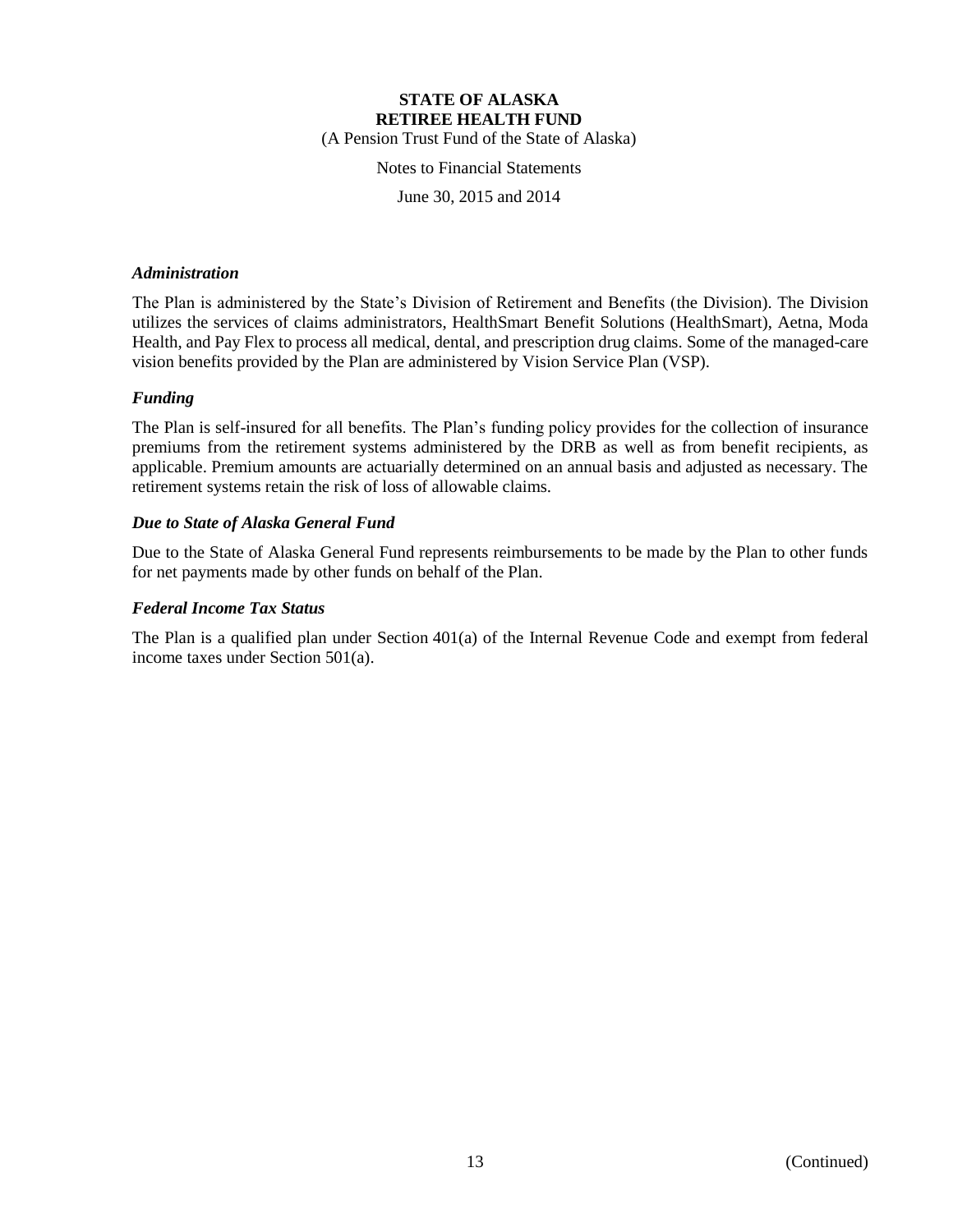(A Pension Trust Fund of the State of Alaska)

# Notes to Financial Statements

June 30, 2015 and 2014

# **(3) Deposit and Investment Risk**

At June 30, 2015, the fund's share of pooled investments was as follows:

|                                       |                  |                         |                                    | <b>Fair value</b>   |              |              |
|---------------------------------------|------------------|-------------------------|------------------------------------|---------------------|--------------|--------------|
|                                       |                  |                         | <b>Fixed income pools</b>          |                     |              |              |
| <b>Investment type</b>                | Short-term fixed | Short-term<br>liquidity | <b>Intermediate-</b><br>term fixed | <b>Broad market</b> | <b>Other</b> | <b>Total</b> |
| \$<br>Deposits                        | 24,442           |                         | 44                                 |                     |              | 24,486       |
| Certificate of deposit                | 60.727           |                         | 17,445                             |                     |              | 78,172       |
| Corporate bonds                       | 982,345          |                         | 590,342                            | 43,661,593          |              | 45,234,280   |
| Mortgage backed                       | 828,615          |                         | 238,272                            | 69,279,620          |              | 70,346,507   |
| Municipal bonds                       | 30,165           |                         |                                    | 1,082,584           |              | 1,112,749    |
| Other asset backed                    | 24,076,027       |                         | 360,670                            | 5,007,436           |              | 29,444,133   |
| Repurchase agreement                  | 3,843,073        |                         |                                    |                     |              | 3,843,073    |
| U.S. government agency                |                  |                         | 4,835                              | 4,718,479           |              | 4,723,314    |
| U.S. Treasury bills                   |                  |                         |                                    |                     |              |              |
| bonds, notes, and TIPS                | 7,425,289        | 3,269,939               | 5,998,958                          | 99,437,899          |              | 116,132,085  |
| Yankees:                              |                  |                         |                                    |                     |              |              |
| Corporate                             | 437,042          |                         | 152,932                            | 6,989,405           |              | 7,579,379    |
| Government                            |                  |                         | 28,664                             | 3,350,222           |              | 3,378,886    |
| Domestic equity                       |                  |                         |                                    |                     | 96,610,908   | 96,610,908   |
| International equity                  |                  |                         |                                    |                     | 49,489,128   | 49,489,128   |
| Total invested assets                 | 37,707,725       | 3,269,939               | 7,392,162                          | 233,527,238         | 146,100,036  | 427,997,100  |
| Pool related net assets (liabilities) | (1,613,800)      |                         | 60,585                             | (863, 157)          | 83,962       | (2,332,410)  |
| Other pool ownership                  | (7,660,368)      |                         |                                    | 7,660,368           |              |              |
| Unallocated deposit in transit        | (5,381)          |                         |                                    |                     |              | (5,381)      |
| Net invested assets                   | 28,428,176       | 3,269,939               | 7,452,747                          | 240,324,449         | 146,183,998  | 425,659,309  |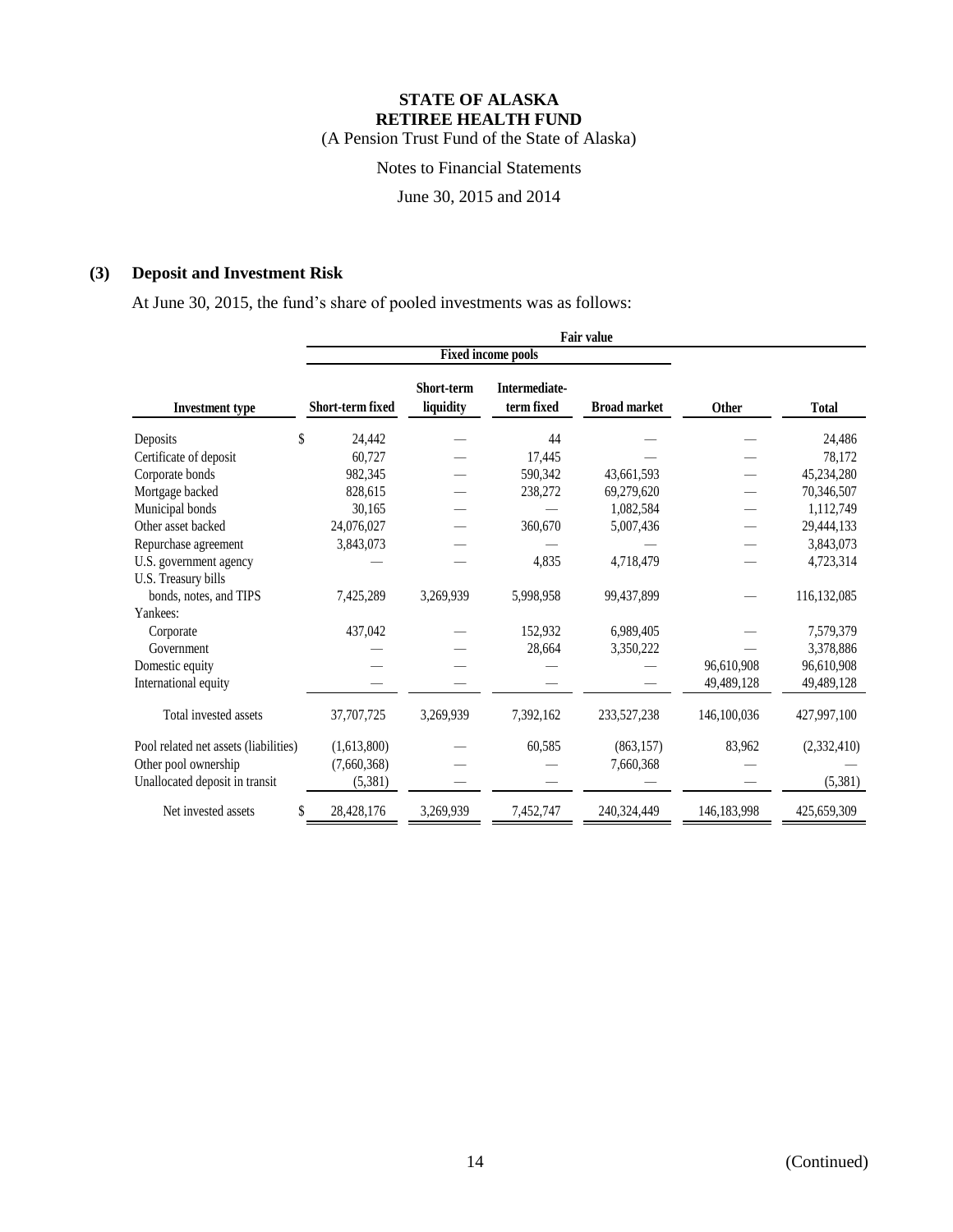(A Pension Trust Fund of the State of Alaska)

Notes to Financial Statements

June 30, 2015 and 2014

At June 30, 2014, the fund's share of pooled investments was as follows:

|                                                        |                          |                         |                             | <b>Fair value</b>   |               |                |
|--------------------------------------------------------|--------------------------|-------------------------|-----------------------------|---------------------|---------------|----------------|
|                                                        |                          |                         | <b>Fixed income pools</b>   |                     |               |                |
| <b>Investment type</b>                                 | Short-term fixed         | Short-term<br>liquidity | Intermediate-<br>term fixed | <b>Broad market</b> | <b>Other</b>  | <b>Total</b>   |
| \$<br>Deposits                                         |                          |                         |                             | (18)                |               | (18)           |
| Corporate bonds                                        | 6,761,450                |                         | 479.732                     | 27,042,307          |               | 34,283,489     |
| Mortgage backed                                        | 464,614                  |                         | 221,072                     | 42,349,493          |               | 43,035,179     |
| Municipal bonds                                        |                          |                         |                             | 381,233             |               | 381,233        |
| Other asset backed                                     | 32,631,031               |                         | 239,558                     | 6,614,691           |               | 39,485,280     |
| Overnight sweep accounts                               | 10,596,086               |                         |                             |                     |               | 10,596,086     |
| Repurchase agreement                                   | 6,621,014                |                         |                             |                     |               | 6,621,014      |
| U.S. government agency                                 |                          |                         | 10.691                      | 2,773,191           |               | 2,783,882      |
| U.S. Treasury bills                                    | 57,117,652               | 3,192,342               | 465,389                     |                     |               | 60,775,383     |
| U.S. Treasury bonds                                    |                          |                         |                             | 3.617.169           |               | 3,617,169      |
| U.S. Treasury notes                                    | 12,849,077               | 106,892                 | 6,313,527                   | 43,717,729          |               | 62,987,225     |
| U.S. Treasury strip                                    |                          |                         | 17,087                      | 2,858,161           |               | 2,875,248      |
| Yankees:                                               |                          |                         |                             |                     |               |                |
| Corporate                                              | 1,533,508                |                         | 110,491                     | 4,923,297           |               | 6,567,296      |
| Government                                             |                          |                         | 36,412                      | 1,614,676           |               | 1,651,088      |
| Domestic equity                                        |                          |                         |                             |                     | 97,664,442    | 97,664,442     |
| International equity                                   |                          |                         |                             |                     | 50,471,717    | 50,471,717     |
| Total invested assets                                  | 128,574,432              | 3,299,234               | 7,893,959                   | 135,891,929         | 148, 136, 159 | 423,795,713    |
| Pool related net assets (liabilities)                  | (27,023,738)             | 1,329                   | 632,601                     | 144,420             | 29,406        | (26, 215, 982) |
| Other pool ownership<br>Unallocated deposit in transit | (9,695,298)<br>(12, 106) |                         |                             | 9,695,298           |               | (12,106)       |
|                                                        |                          |                         |                             |                     |               |                |
| Net invested assets<br>\$                              | 91,843,290               | 3,300,563               | 8,526,560                   | 145,731,647         | 148, 165, 565 | 397,567,625    |

### *Interest Rate Risk*

Interest rate risk is the risk that changes in interest rates will adversely affect the fair value of an investment.

#### **Short-Term Fixed Income Pool**

As a means of limiting its exposure to fair value losses arising from increasing interest rates, Treasury's investment policy limits individual fixed-rate securities to 14 months to maturity or 14 months expected average life upon purchase. Floating rate securities are limited to three years to maturity or three years expected average life upon purchase. These constraints apply to trade date, except for securities bought at new issue, for which settlement date applies. At June 30, 2015, the expected average life of individual fixed-rate securities ranged from 10 days to 3.3 years and the expected average life of floating rate securities ranged from 10 days to 14.5 years.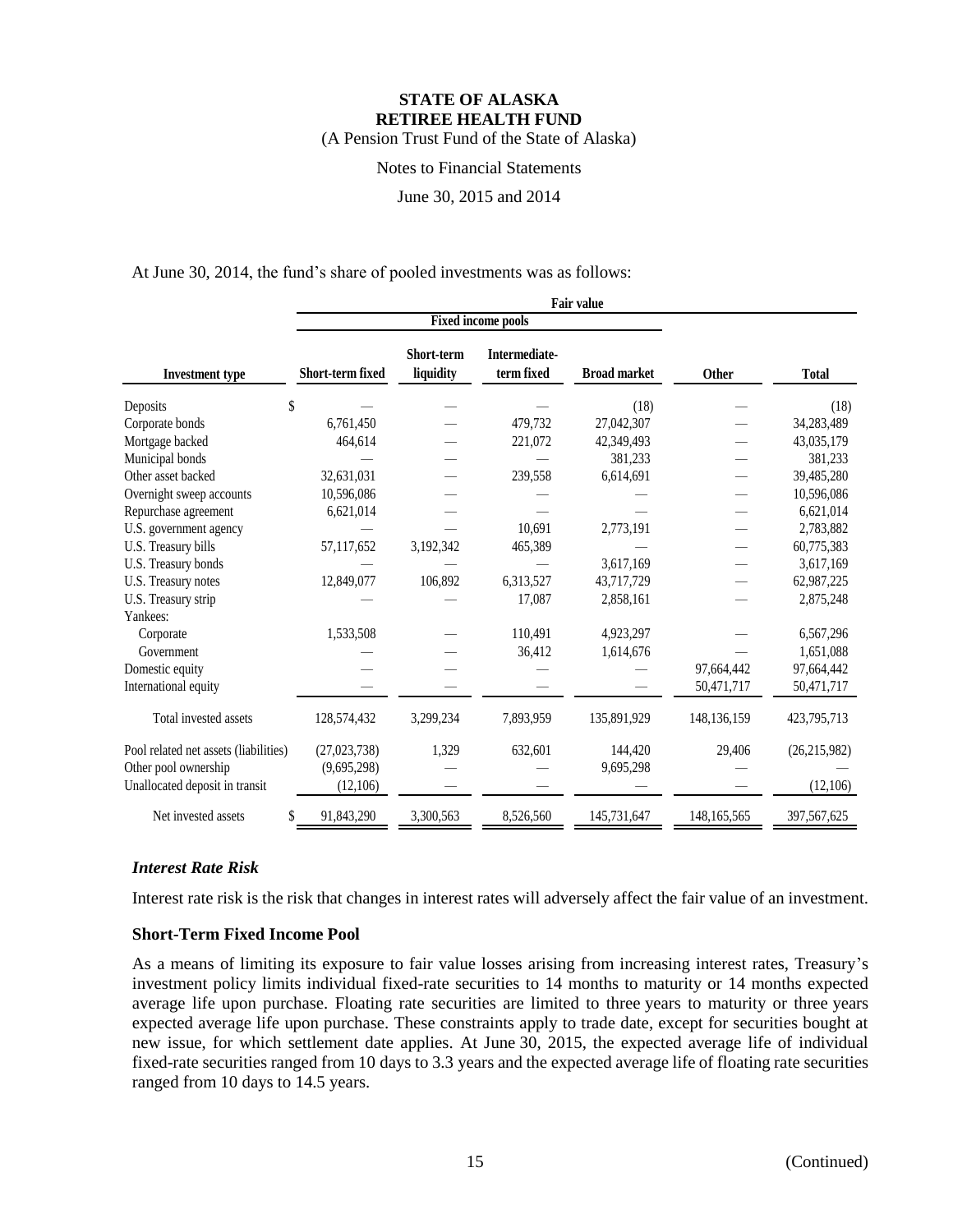(A Pension Trust Fund of the State of Alaska)

Notes to Financial Statements

June 30, 2015 and 2014

#### **Short-Term Liquidity Fixed Income Pool**

Treasury's investment policy limits individual fixed rate securities to six months to maturity. These constraints apply to trade date, except for securities bought at new issue, for which settlement date applies. At June 30, 2015, the expected average life of fixed rate securities ranged from 65 to 70 days.

#### **Intermediate-Term and Broad Market Fixed Income Pools**

Duration is a measure of interest rate risk. It measures a security's sensitivity to a 100-basis point change in interest rates. The duration of a pool is the average fair value weighted duration of each security in the pool taking into account all related cash flows.

Treasury uses industry-standard analytical software developed by The Yield Book Inc. to calculate effective duration. The software takes into account various possible future interest rates, historical and estimated prepayment rates, call options, and other variable cash flows for purposes of the effective duration calculation.

Through its investment policy, Treasury manages its exposure to fair value losses arising from increasing interest rates by limiting effective duration of its other fixed income pool portfolios to the following:

Intermediate-Term Fixed Income Pool  $- \pm 20\%$  of the Barclays 1–3 year Government Bond Index. The effective duration for the Barclays 1–3 year Government Bond Index at June 30, 2015 was 1.80 years.

Broad Market Fixed Income Pool  $-\pm 20\%$  of the Barclays Capital U.S. Aggregate Bond Index. The effective duration for the Barclays Capital U.S. Aggregate Bond Index at June 30, 2015 was 5.48 years.

At June 30, 2015, the effective duration by investment type was as follows (in years):

|                                             | <b>Effective duration</b>                  |                                             |  |
|---------------------------------------------|--------------------------------------------|---------------------------------------------|--|
|                                             | Intermediate-<br>term fixed<br>income pool | <b>Broad market</b><br>fixed<br>income pool |  |
| Certificate of Deposit                      | 0.14                                       |                                             |  |
| Corporate bonds                             | 1.63                                       | 8.53                                        |  |
| Mortgage backed                             | 1.03                                       | 3.91                                        |  |
| Municipal bonds                             |                                            | 14.68                                       |  |
| Other asset backed                          | 0.61                                       | 0.95                                        |  |
| U.S. government agency                      | 3.96                                       | 8.96                                        |  |
| U.S. Treasury bills, notes, bonds, and TIPS | 1.96                                       | 5.02                                        |  |
| Yankees:                                    |                                            |                                             |  |
| Corporate                                   | 0.94                                       | 6.04                                        |  |
| Government                                  | 1.08                                       | 7.61                                        |  |
| <b>Portfolio effective duration</b>         | 1.81                                       | 5.45                                        |  |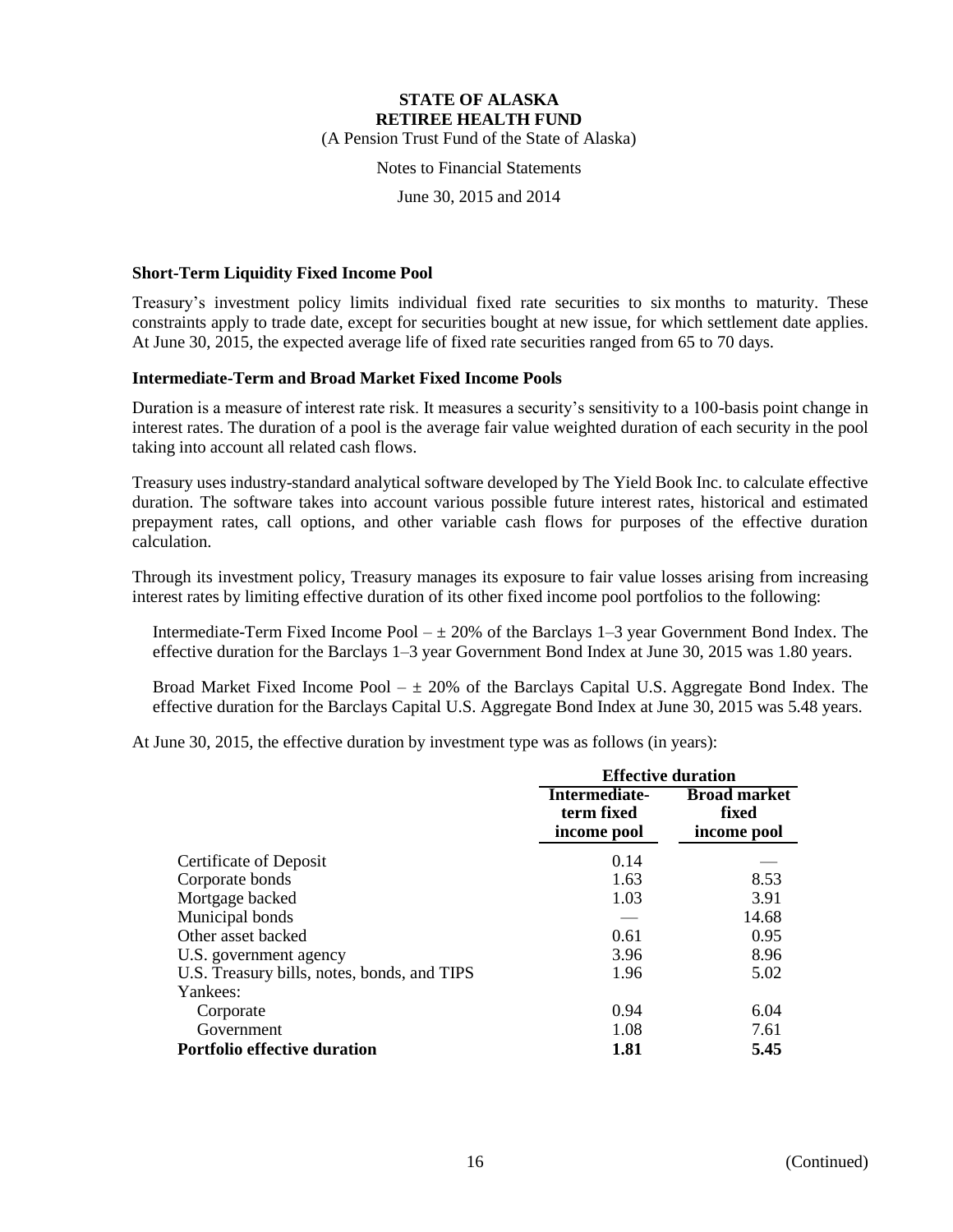(A Pension Trust Fund of the State of Alaska)

Notes to Financial Statements

June 30, 2015 and 2014

### *Credit Risk*

Credit risk is the risk that an issuer or other counter party to an investment will not fulfill its obligations.

Treasury's investment policy has the following limitations with regard to credit risk:

Short-Term Fixed Income Pool investments are limited to instruments with a long-term credit rating of at least A3 or equivalent and instruments with a short-term credit rating of at least P-1 or equivalent. Commercial paper must be rated at least P-1 by Moody's and A-1 by Standard and Poor's Corporation. Asset-backed and nonagency mortgage securities must be rated A3 or equivalent. The A3 rating is defined as the median rating of the following three rating agencies: Standard and Poor's Corporation, Moody's, and Fitch. Asset-backed and nonagency mortgage securities may be purchased if only rated by one of these agencies if they are rated AAA.

Short-Term Liquidity Pool investments are limited to U.S. Treasury obligations or other U.S. government securities issued in full faith or guaranteed by agencies and instrumentalities of the U.S. government, obligations of foreign governments, sovereign states, supranational entities, and their instrumentalities denominated in U.S. dollars, and the State's internally managed Short-Term Fixed Income Pool.

Intermediate-Term and Broad Market Fixed Income Pool investments are limited to securities with a long-term credit rating of at least Baa3 or equivalent and securities with a short-term credit rating of at least P-1 or equivalent. Asset-backed and nonagency mortgage securities must be rated investment grade. The investment grade rating is defined as the median rating of the following three rating agencies: Standard and Poor's Corporation, Moody's, and Fitch. Asset-backed and nonagency mortgage securities may be purchased if rated by only one of these agencies if they are rated AAA.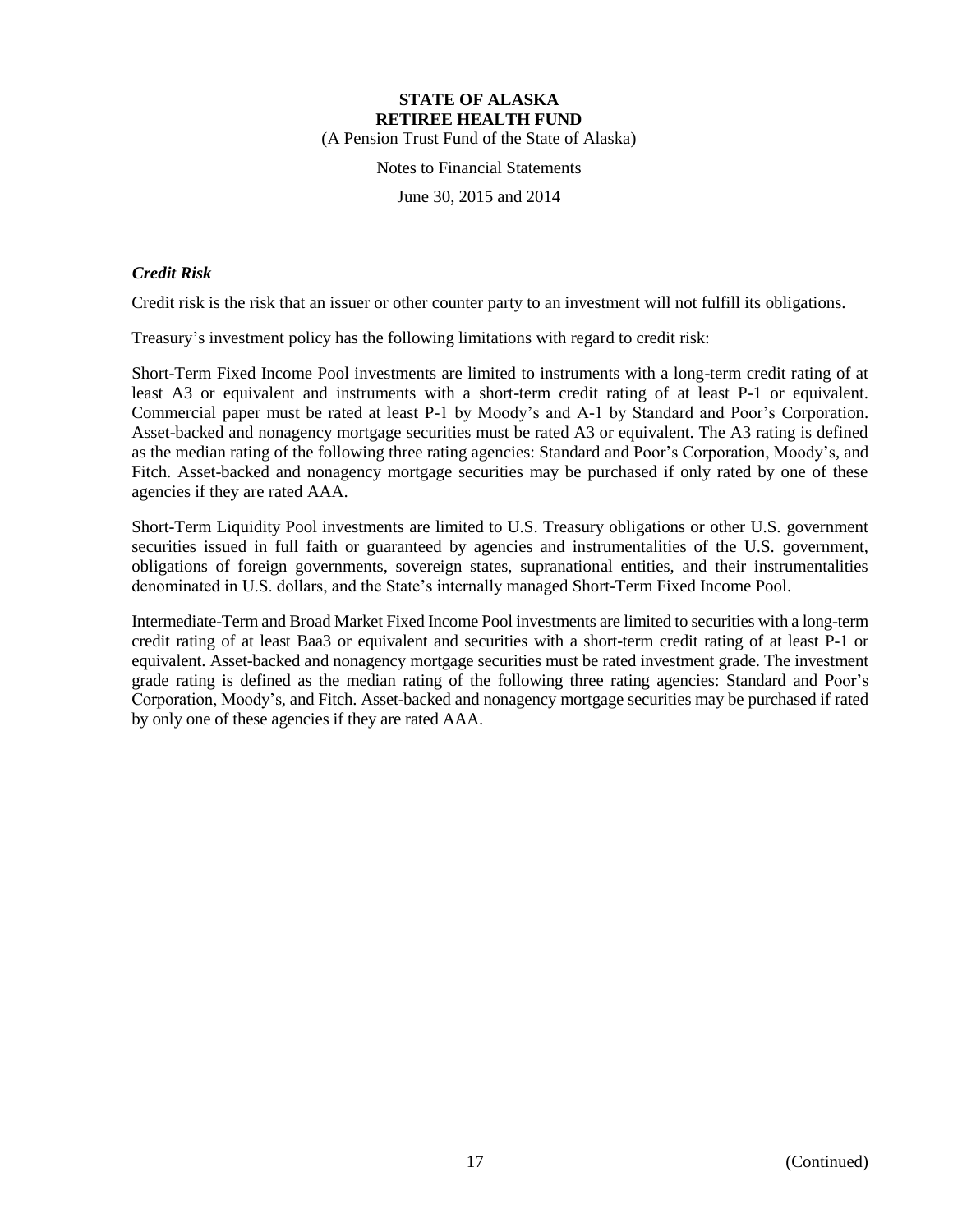(A Pension Trust Fund of the State of Alaska)

#### Notes to Financial Statements

June 30, 2015 and 2014

At June 30, 2015, the State's internally managed pools consisted of investments with credit quality ratings issued by nationally recognized statistical rating organizations as follows (using Standard and Poor's Corporation rating scale):

| <b>Investment Type</b>      | Rating       | Short-term fixed<br>income pool | Short-term<br>liquidity fixed<br>income pool | Intermediate-<br>term fixed<br>income pool | <b>Broad market</b><br>fixed income<br>pool |
|-----------------------------|--------------|---------------------------------|----------------------------------------------|--------------------------------------------|---------------------------------------------|
| Certificate of deposit      | Not rated    | 0.17%                           | $-$ %                                        | 0.23%                                      | $-$ %                                       |
| Corporate bonds             | AAA          |                                 |                                              | 0.15                                       | 0.30                                        |
| Corporate bonds             | AA           | 1.42                            |                                              | 1.26                                       | 2.61                                        |
| Corporate bonds             | A            | 1.30                            |                                              | 4.67                                       | 9.00                                        |
| Corporate bonds             | <b>BBB</b>   |                                 |                                              | 1.54                                       | 6.14                                        |
| Corporate bonds             | <b>BB</b>    |                                 |                                              |                                            | 0.06                                        |
| Corporate bonds             | Not rated    |                                 |                                              | 0.01                                       | 0.06                                        |
| Deposits                    | Not rated    | 0.07                            |                                              |                                            |                                             |
| Mortgage backed             | <b>AAA</b>   | 1.18                            |                                              | 0.81                                       | 1.33                                        |
| Mortgage backed             | AA           | 0.88                            |                                              | 0.70                                       | 0.43                                        |
| Mortgage backed             | $\mathbf{A}$ | 0.19                            |                                              | 0.54                                       | 0.33                                        |
| Mortgage backed             | <b>BBB</b>   |                                 |                                              | $\overline{\phantom{0}}$                   | 0.06                                        |
| Mortgage backed             | <b>BB</b>    |                                 |                                              | 0.01                                       |                                             |
| Mortgage backed             | Not rated    | 0.05                            |                                              | 1.02                                       | 26.68                                       |
| Municipal bonds             | AA           | 0.08                            |                                              |                                            | 0.17                                        |
| Municipal bonds             | A            |                                 |                                              | $\overline{\phantom{a}}$                   | 0.28                                        |
| Other asset backed          | AAA          | 47.26                           |                                              | 3.06                                       | 1.35                                        |
| Other asset backed          | AA           | 1.27                            |                                              |                                            |                                             |
| Other asset backed          | $A-1$        | 1.54                            |                                              |                                            |                                             |
| Other asset backed          | Not rated    | 16.63                           |                                              | 1.60                                       | 0.73                                        |
| Other pool ownership        | Not rated    | $\overline{\phantom{0}}$        | 0.01                                         | 3.63                                       | 3.19                                        |
| Repurchase agreement        | AAA          | 7.85                            |                                              |                                            |                                             |
| Repurchase agreement        | Not rated    | 2.80                            |                                              |                                            |                                             |
| U.S. government agency      | AA           |                                 |                                              | 0.06                                       | 1.96                                        |
| U.S. Treasury bills, notes, |              |                                 |                                              |                                            |                                             |
| bonds, and TIPS             | AA           | 20.57                           | 99.99                                        | 77.57                                      | 41.37                                       |
| Yankees:                    |              |                                 |                                              |                                            |                                             |
| Corporate                   | <b>AAA</b>   |                                 |                                              | 0.03                                       | 0.20                                        |
| Corporate                   | AA           | 0.62                            |                                              | 0.86                                       | 0.72                                        |
| Corporate                   | $\mathbf{A}$ | 0.59                            |                                              | 0.87                                       | 1.32                                        |
| Corporate                   | <b>BBB</b>   |                                 |                                              | 0.22                                       | 0.67                                        |
| Government                  | <b>AAA</b>   |                                 |                                              |                                            | 0.15                                        |
| Government                  | AA           |                                 |                                              | 0.10                                       | 0.02                                        |
| Government                  | $\mathbf{A}$ |                                 |                                              | 0.13                                       | 0.05                                        |
| Government                  | <b>BBB</b>   |                                 |                                              | 0.08                                       | 0.66                                        |
| Government                  | Not rated    |                                 |                                              | 0.07                                       | 0.52                                        |
| No credit risk              |              | (4.47)                          |                                              | 0.78                                       | (0.36)                                      |
|                             |              | 100.00%                         | 100.00%                                      | 100.00%                                    | 100.00%                                     |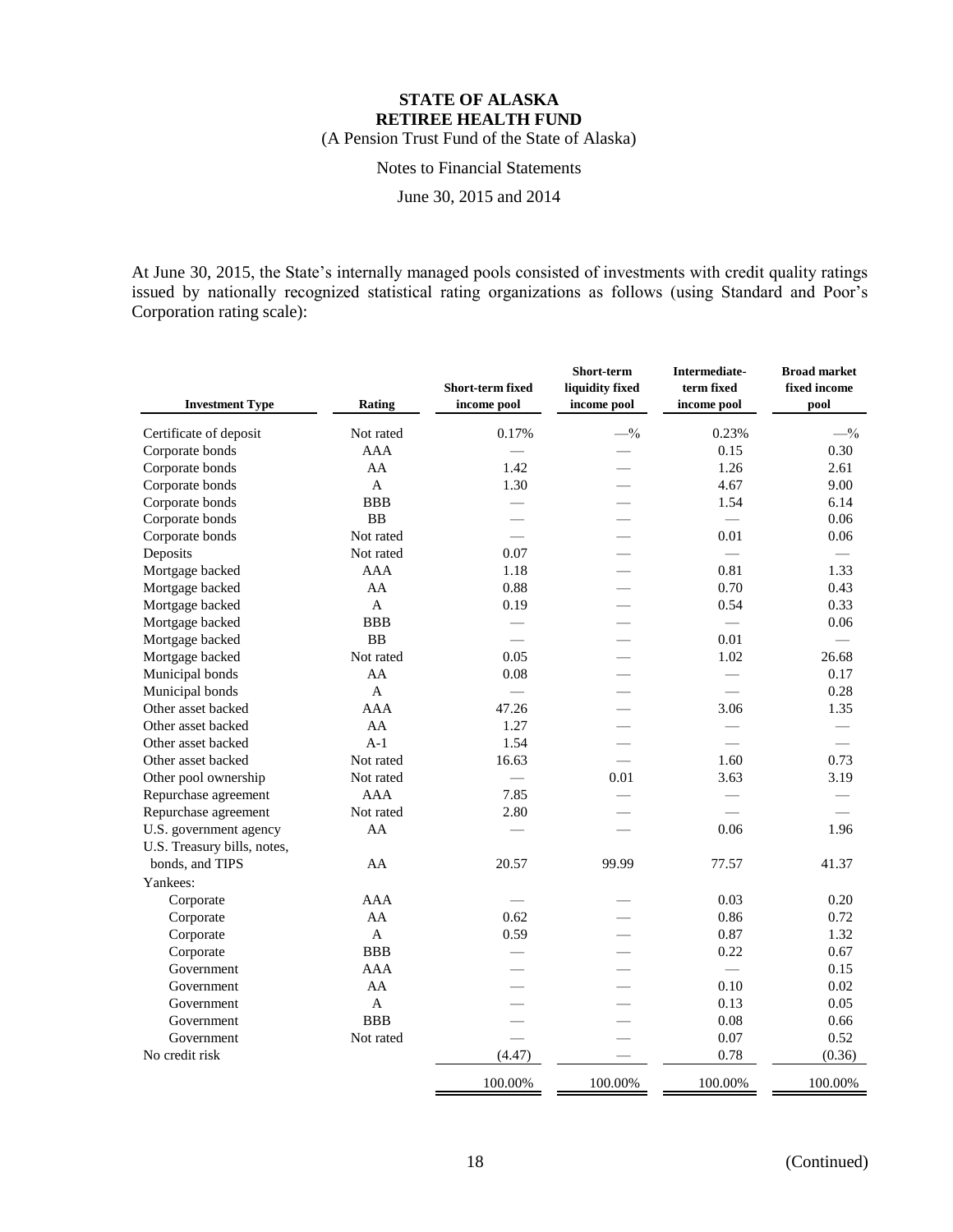(A Pension Trust Fund of the State of Alaska)

#### Notes to Financial Statements

### June 30, 2015 and 2014

#### *Foreign Currency Risk*

The Commissioner of Revenue formally adopts asset allocation policies for the Plan at the beginning of each fiscal year, which places policy limitations on the amount of international securities the Plan is allowed to hold. The following policy was in place during fiscal year 2015 and invested assets included the following holdings at June 30, 2015, for the Plan's investment in the International Equity Pool:

|                                               | <b>Policy</b>     | Actual |
|-----------------------------------------------|-------------------|--------|
| Retiree Health Insurance Fund, Long-Term Care | $13\%$ $\pm/-$ 4% | 12.75% |

At June 30, 2015, the Plan had exposure to foreign currency risk as follows:

| <b>Currency</b>                     |    | <b>Fair value</b> |
|-------------------------------------|----|-------------------|
| Deposits:                           |    |                   |
| Canadian Dollar                     | \$ | 1,634             |
| Investments – international equity: |    |                   |
| Australian Dollar                   |    | 629,188           |
| Canadian Dollar                     |    | 391,517           |
| Danish Krone                        |    | 200,477           |
| Euro Currency                       |    | 4,511,620         |
| Japanese Yen                        |    | 3,891,810         |
| Norwegian Krone                     |    | 263,411           |
| Pound Sterling                      |    | 4,854,702         |
| Swedish Krona                       |    | 697,032           |
| Swiss Franc                         |    | 1,108,531         |
|                                     |    | 16,548,288        |
| Total                               | \$ | 16,549,922        |

#### *Concentration of Credit Risk*

Treasury's policy with regard to concentration of credit risk is to prohibit the purchase of more than 5% of a pool's holdings in corporate bonds of any one company or affiliated group.

At June 30, 2015, the Commissioner did not have more than 5% of investments in any one company or affiliated group.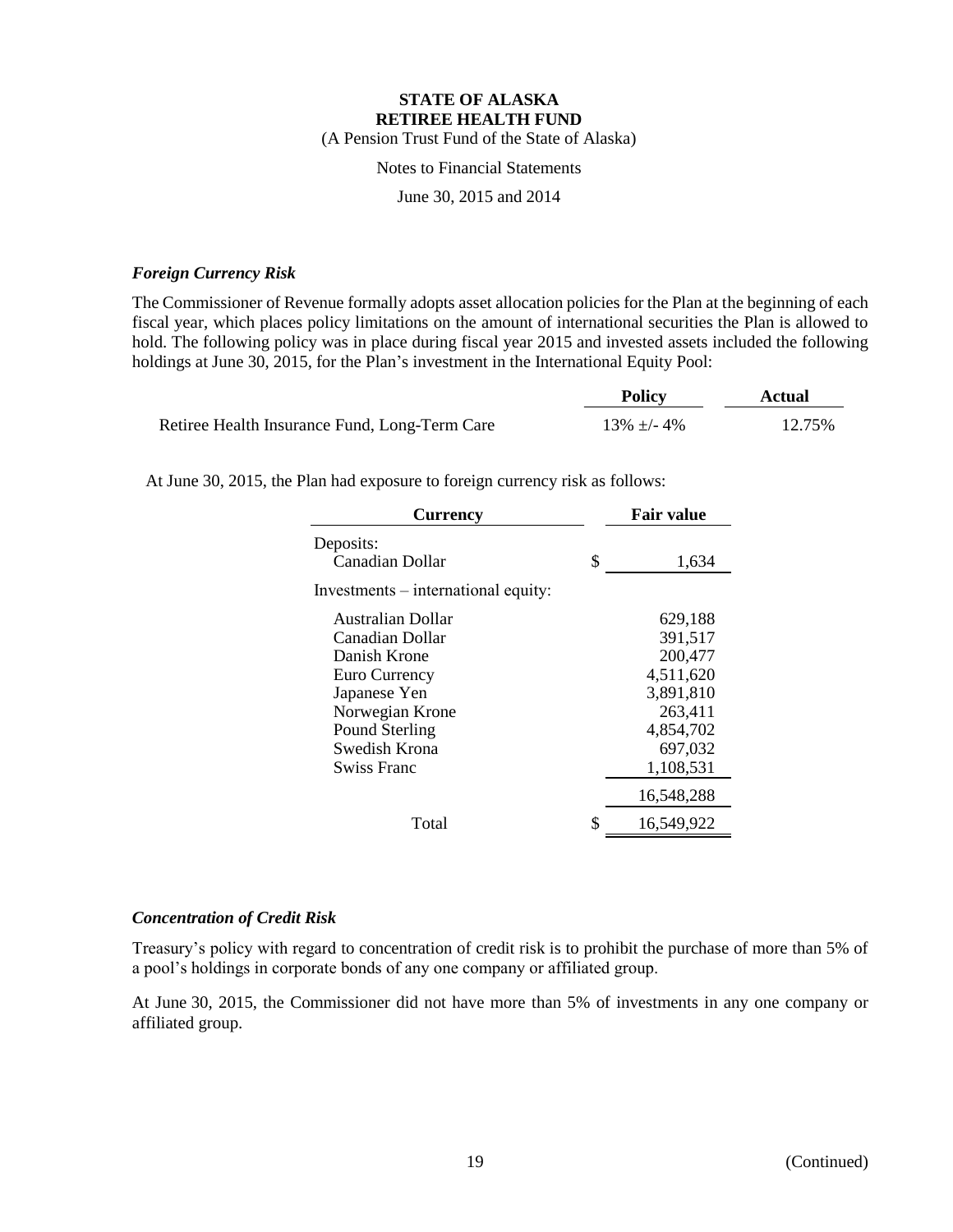(A Pension Trust Fund of the State of Alaska)

Notes to Financial Statements

June 30, 2015 and 2014

### **(4) Foreign Exchange, Foreign Exchange Contracts, Off-Balance Sheet Risk, and Derivative Exposure**

The Commissioner is exposed to credit risk on investment derivative instruments that are in asset positions. The Commissioner has no policy of requiring collateral or other security to support derivative instruments subject to credit risk. Additionally, the Commissioner has no policy regarding entering into netting arrangements when it enters into derivative instrument transactions with a counterparty, nor does the Commissioner have a policy for contingencies. The International Equity Pool investment includes the following income from derivative investments at June 30, 2015:

|             | Changes in fair value |  |         | Fair value at June 30, 2015 |  |        |                 |
|-------------|-----------------------|--|---------|-----------------------------|--|--------|-----------------|
|             | Classification        |  | Amount  | Classification              |  | Amount | <b>Notional</b> |
| FX Forwards | Investment revenue    |  | (9.545) | Long-term instruments       |  |        |                 |

The International Equity Pool includes foreign currency forward contracts to buy and sell specified amounts of foreign currencies at specified rates on specified future dates for the purpose of hedging existing security positions. The counterparties to the foreign currency forward contracts consist of a diversified group of financial institutions. Credit risk exposure exists to the extent of nonperformance by these counterparties; however, the risk of default is considered to be remote. The market risk is limited to the difference between contractual rates and forward rates at the balance sheet date. At June 30, 2015, the International Equity Pool had no outstanding contracts.